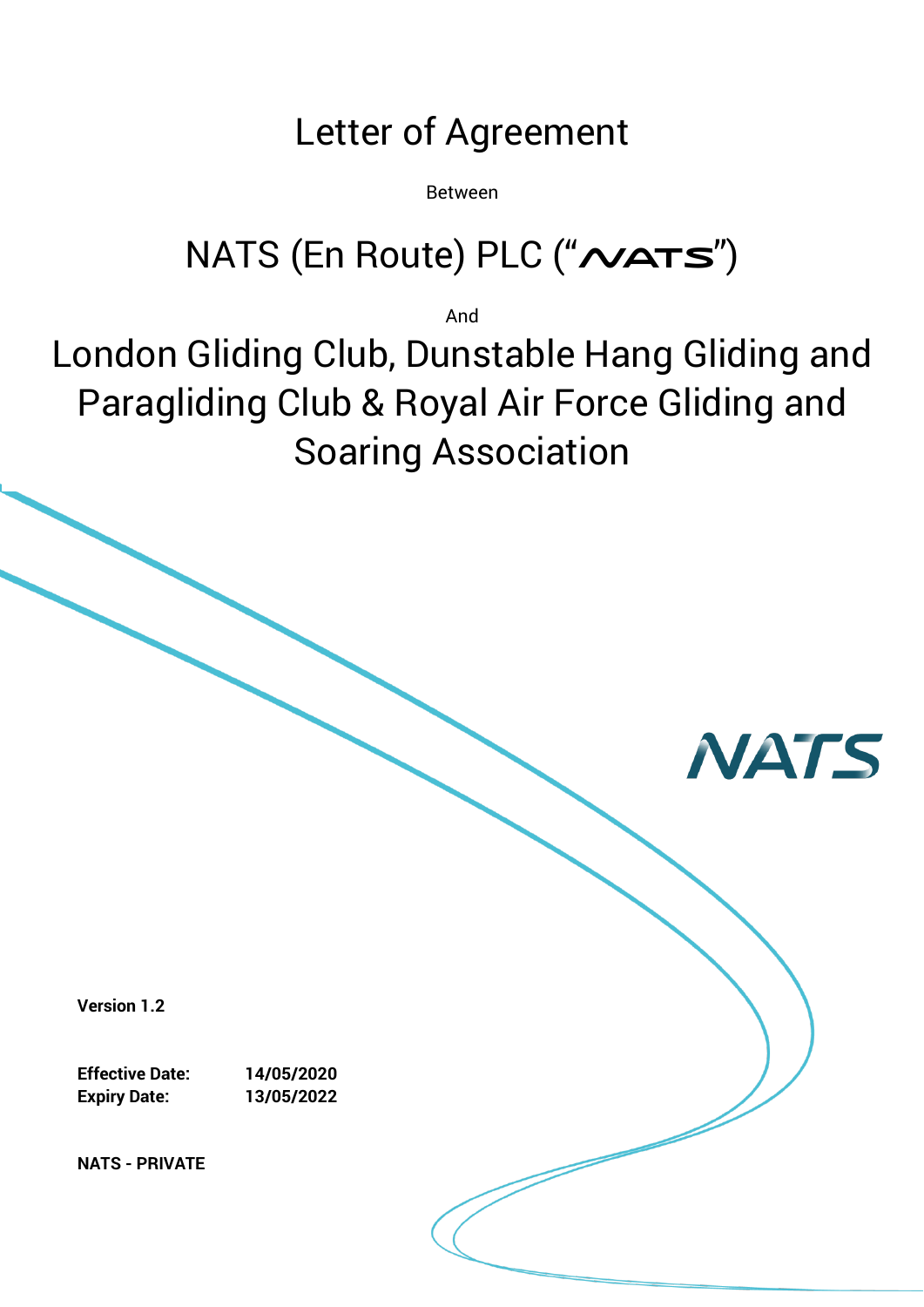#### **LETTER OF AGREEMENT**

#### **between**

#### NATS (En Route) PLC ("**NATS**")

4000 Parkway, Whiteley, Fareham, Hampshire PO15 7FL

Airspace operated by

London Control (Swanwick) ("**NATS Unit**")

Swanwick Centre, Sopwith Way, Swanwick, Hampshire, SO31 7AY

and

London Gliding Club ("**LGC**")

Tring Road, Dunstable, Bedfordshire, LU6 2JP

Dunstable Hang Gliding and Paragliding Club ("**DHPC**")

DHPC c/o Mr Christopher Tracey 16, Ashwell Street, Leighton Buzzard, LU7 1BG

Royal Air Force Gliding and Soaring Association ("**RAF GSA**")

RAF GSA c/o Mr Paul Moslin

16 Perch Meadow, Halton, Aylesbury, Bucks, HP22 5NX

Each referred to as an "**Airspace User**"

Together referred to as **"the Parties"**.

Effective Date: 14/05/2020 Valid until: 13/05/2022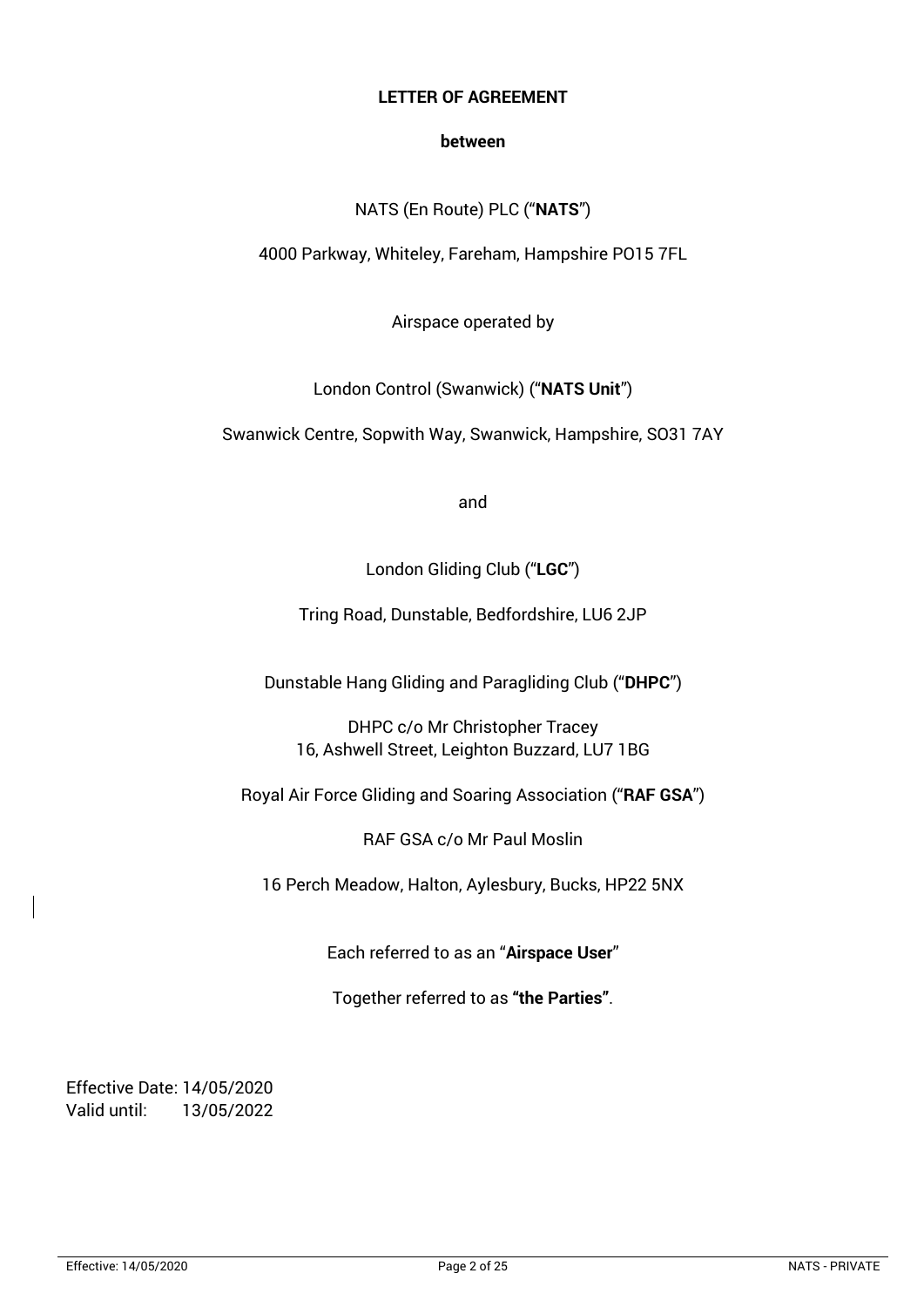#### **1 GENERAL**

- $1.1$ The purpose of this Letter of Agreement is to define the co-ordination procedures to be applied between NATS and each Airspace User, to permit each Airspace User operating under VFR to fly within the airspace as set out within Annex A to this Agreement.
- $1.2$ The signatories to this Agreement are accountable for ensuring that the obligations set out by the Procedures in this Agreement are met in full.
- This Agreement shall start on the Effective Date and shall end exactly two years thereafter. No  $1.3$ prior notice of the end date shall be given by NATS.
- $1.4$ Where segregated airspace in controlled airspace is required for the purposes of compliance with EU 923/2012 Standardised Rules of the Air, (SERA), the Civil Aviation Authority has authorised NATS to create and operate such airspace in accordance with this Letter of Agreement.

#### **2 DESCRIPTION OF AIRSPACE**

 $2.1$ Dunstable Downs gliding site is located approximately 7nm west of Luton Airport. It is located wholly within the Class D airspace of the Luton Control Zone. Several gliding areas have been designated for the use of London Gliding Club and Dunstable Hang Gliding and Paragliding Club, depending on the runway in use at Luton Airport. A full description of the airspace is contained in Annex A.

#### **3 PROCEDURES**

 $3.1$ The procedures to be applied between NATS, the NATS Unit as applicable, and each Airspace User, are detailed in the Annexes to this Letter of Agreement:

Annex A: Procedures Annex B: Telephone Communications Annex C: Abbreviations and Definitions Annex D: Terminal Control Checklists

#### **4 OPERATIONAL STATUS**

 $4.1$ All Parties shall keep each other advised of any changes to operational facilities or any other matters which may affect the procedures specified in this Letter of Agreement.

#### **5 REVISIONS**

- $5.1$ Any revision to the Letter of Agreement, excluding the Appendix and Annexes, requires the mutual written consent of the Letter of Agreement signatories or the successor to their position/roles.
- $5.2$ Any revision to the Annexes of the Letter of Agreement requires the mutual written consent of the designated representatives of the signatories.
- 5.3 Any revision to the lateral and vertical extent of the segregated airspace described in paragraph 2.1 above additionally requires approval by the CAA (Safety and Airspace Regulation Group).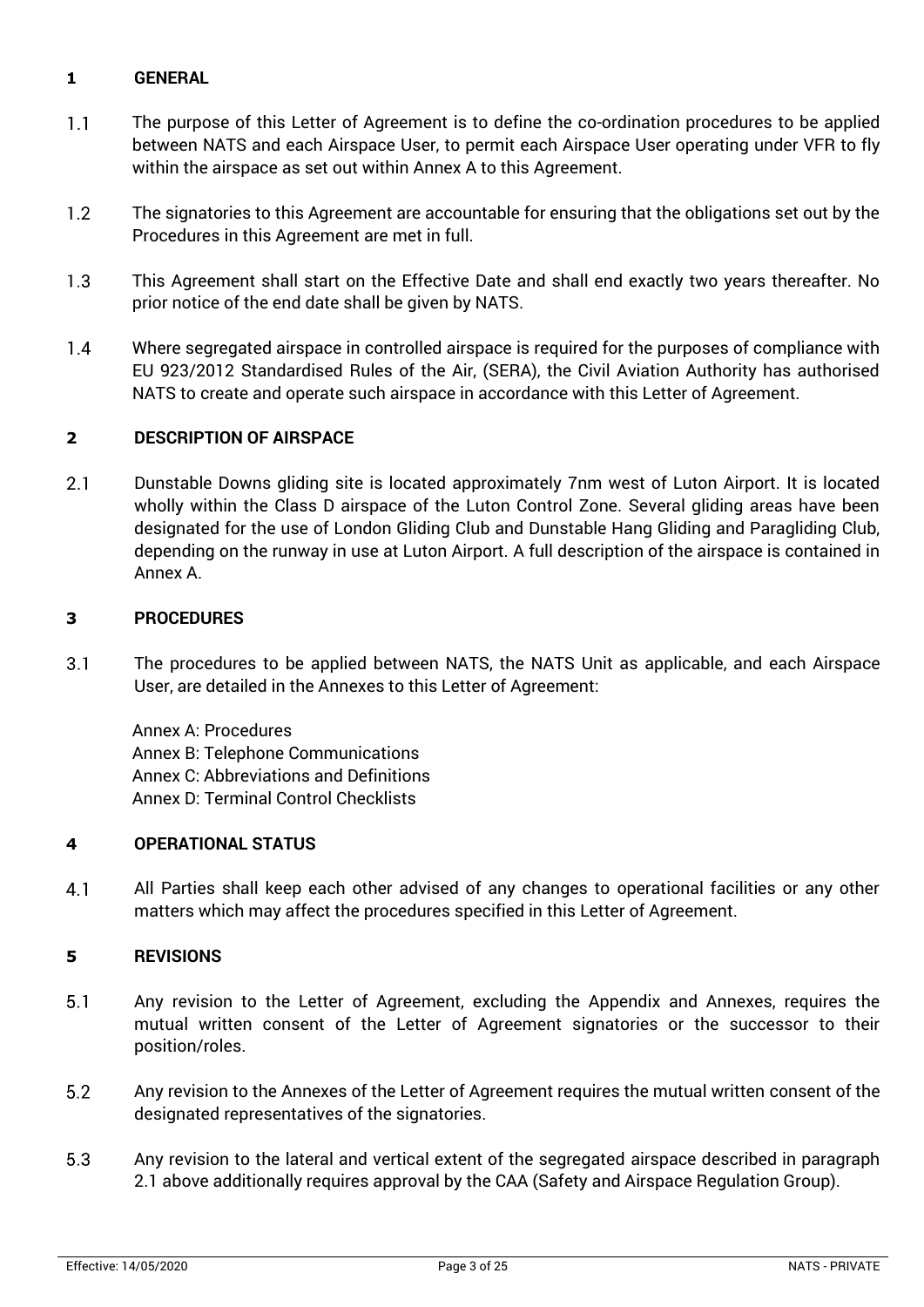#### **6 DEVIATIONS**

- 6.1 When necessary the appropriate operational Supervisor(s) and responsible representative of an Airspace User may introduce, by mutual agreement, temporary modifications to the procedures laid down in the Annexes to the Letter of Agreement for a specific time period within the existing term of this Letter of Agreement. Any temporary change which would have the effect of increasing the lateral and/or vertical extent of the segregated airspace requires prior approval by the CAA (Safety and Airspace Regulation Group).
- $6.2$ Instances may arise where incidental deviations from the procedures specified in the Annexes to this Letter of Agreement may occur. Nothing in these procedures prevents a controller or pilot from using their discretion to achieve safety of operations provided that steps are taken to rectify the situation as soon as possible.

#### **7 CANCELLATION**

 $7.1$ Cancellation of this Letter of Agreement by one of the Signatories (or their successors) is possible at any time in relation to ongoing and significant safety related matters which have not been remedied within a reasonable period following regular consultation between the Signatories.

#### **8 INTERPRETATION AND SETTLEMENT OF DISPUTES**

- $8.1$ Should any doubt or diverging views arise regarding the interpretation of any provision of the present Letter of Agreement or in case of dispute regarding its application, the Parties shall endeavour to reach a solution acceptable to them all.
- 8.2 Should no agreement be reached, each of the Parties shall refer such dispute to the CAA for determination.

#### **9 REQUESTING A RENEWAL OF THE LETTER OF AGREEMENT**

- $9.1$ Access to the Airspace is granted to each Airspace User by NATS as the designated authority responsible for the airspace detailed in this Agreement, on the terms set out in this Letter of Agreement. It is the responsibility of the Airspace Users to seek NATS' agreement to any renewal or replacement of this Letter of Agreement.
- $9.2$ Where the Airspace User wishes to enter into a renewal or replacement Letter of Agreement with NATS for access to the Airspace then LGC, acting on behalf of the Airspace Users, will send a written request to do so to the NATS Unit no later than three (3) months prior to the end date of this Letter of Agreement.
- $9.3$ A review of the Letter of Agreement may be requested by any of the Signatories and at any time during the validity period.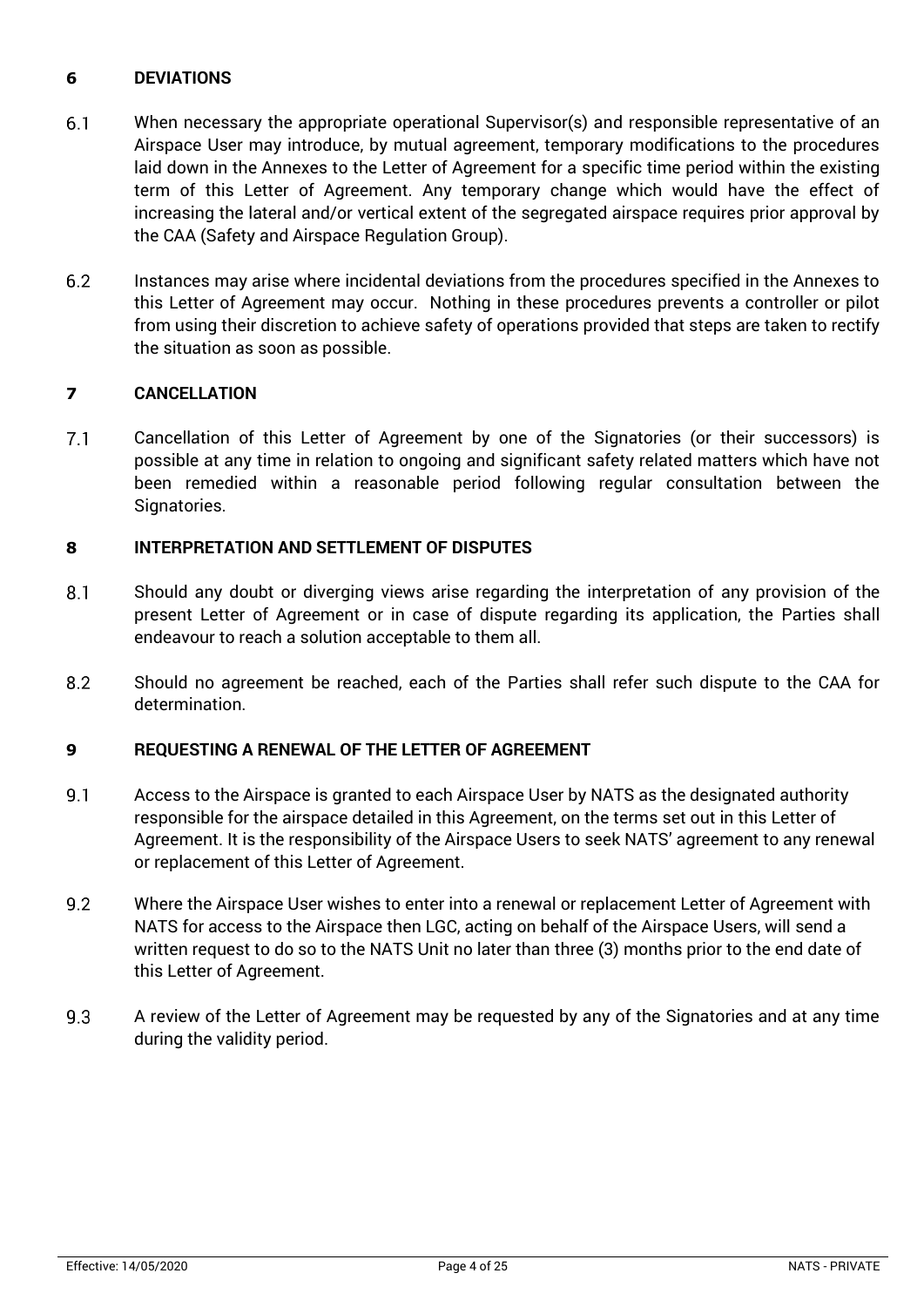#### **SIGNED SIGNED**

Record of Document Authorization

Document Reference Number: London Gliding Club LoA Document Issue Number: 1

Title: Tuesday, 18 August 2020, 12:33 GMT Daylight Time<br>Meaning: Authoriser<br>Mame: **Name: Andrew Roch** 

**Position/Role:** General Manager Swanwick **Position/Role:** Chief Flying Instructor **Unit:** London Control (Swanwick) **Organisation: London Gliding Club** NATS (En Route) PLC

**DATE: 18/08/20 DATE:**

**SIGNED** 

Document Reference Number: 1<br>
Document Resue Number: 1<br>
UserName: Dawson, Peter<br>
Title:

 $5/7/2020$ 

#### **SIGNED SIGNED**

**SIGNED** 

**Name:** Christopher Tracey **Name:** Paul Moslin

Position/Role: OC Ops Wg

**Organisation:** Royal Air Force Gliding and Soaring Association, Chiltern Gliding Cub, RAF Halton

**SIGNED** 

 $\mathbb{Z}$ 

**Position/Role: Club Chairman <b>Position/Role:** CC Ops W.<br>**Position/Role:** Club Chairman **Position/Role:** CC Ops W.

**Organisation:** Dunstable Hang Gliding and Paragliding Club

**DATE:** 26 Jun 2020 **DATE:** 23 Jun 20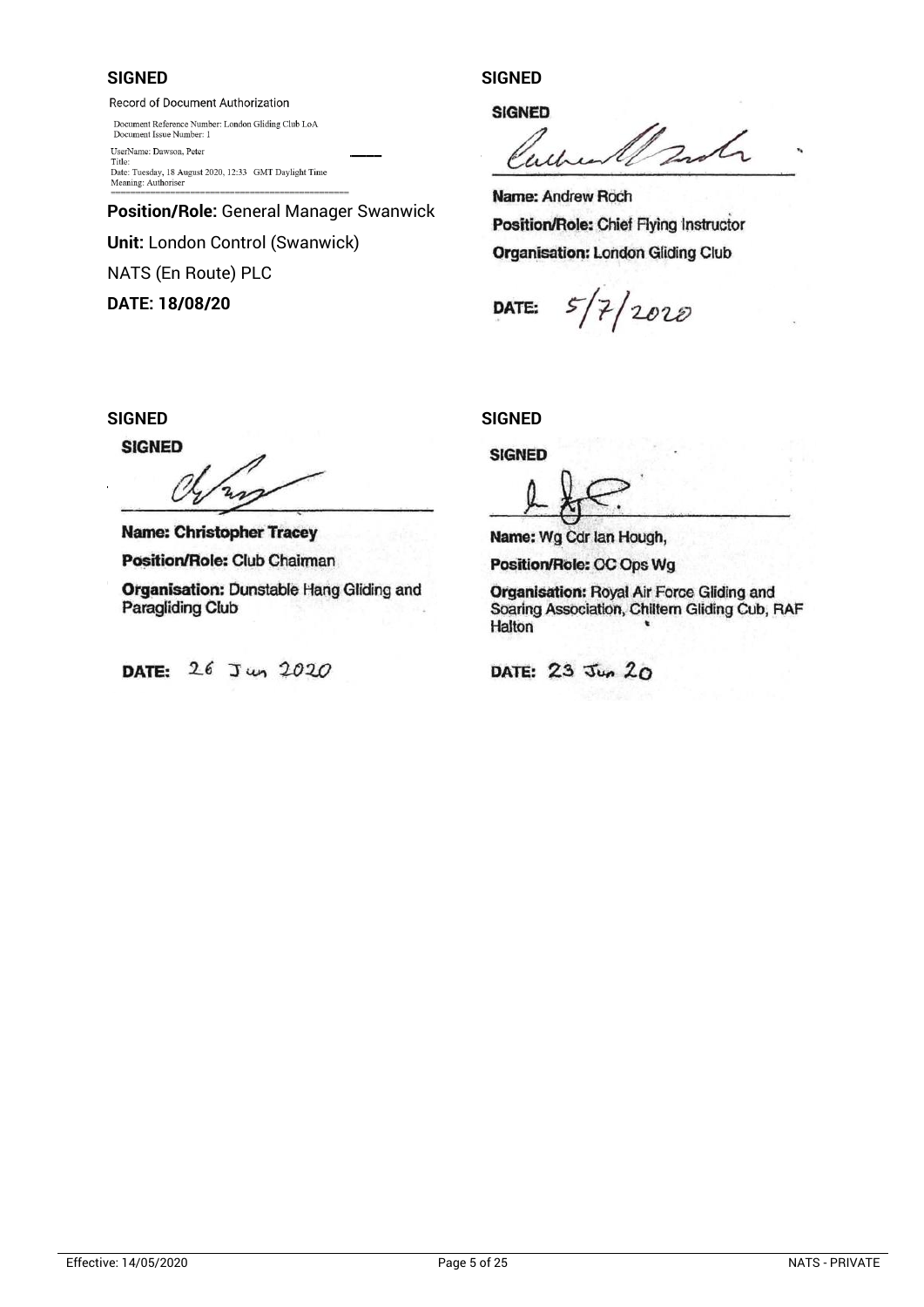#### **APPENDIX**

#### **EXPLANATORY NOTE FOR SEGREGATED AIRSPACE ARRANGEMENTS (as applicable)**

#### **Effective:** 14/05/2020

- App.1 This Letter of Agreement allows the aircraft operated by the Airspace User specified in paragraph 1 of the Letter of Agreement, which in accordance with SERA.6001 and Appendix 4 would be prohibited or restricted to fly in the airspace specified in paragraph 2 of the Letter of Agreement, to instead fly in accordance with the rules as specified in the Annexes to this Letter of Agreement during periods of segregated operations.
- App.2 For flight in Class A and Class C airspace, the Visual Meteorological Conditions to be complied with are those at SERA.5001 VMC visibility and distance from cloud minima Table S5-1:
	- 1. At and above 10,000ft AMSL:
		- a. Flight visibility: 8 km
		- b. Distance from cloud: 1,500m horizontally, 1,000ft vertically
	- 2. Below 10,000ft AMSL and above 3,000ft AMSL, or above 1,000ft above terrain, whichever is the higher:
		- a. Flight visibility: 5 km
		- b. Distance from cloud: 1,500m horizontally, 1,000ft vertically
- App.3 For flight in Class D airspace below 10,000ft AMSL and above 3,000ft AMSL, or above 1,000ft above terrain, whichever is the higher, the Visual Meteorological Conditions to be complied with are those at SERA.5001 VMC visibility and distance from cloud minima Table S5-1:
	- a. Flight visibility: 5 km
	- b. Distance from cloud: 1,500m horizontally, 1,000ft vertically
- App.4 For flight in Class D airspace at and below 3,000ft AMSL (900m), or 1,000ft (300m) above terrain, whichever is the higher, the Visual Meteorological Conditions to be complied with are those at SERA.5001 VMC visibility and distance from cloud minima Table S5-1:
	- a. Flight visibility: 5 km
	- b. Distance from cloud: 1,500m horizontally, 1,000ft vertically
- App.5 'SERA' means 'Standardised European Rules of the Air Regulation' Commission Implementing Regulation (EU) No 923/2012 of 26th September 2012 laying down the common rules of the air and operational provisions regarding services and procedures in air navigation as amended by (EU) 2015/340 and (EU) 2016/1185.
- App.6 The requirements of Commission Regulation (EC) 2150/2005 with respect to the segregation of the activity defined in this Letter of Agreement are deemed to be satisfied as follows:

Article 4 Strategic airspace management (level 1): 1a. CAP740 1b-e. LoA review process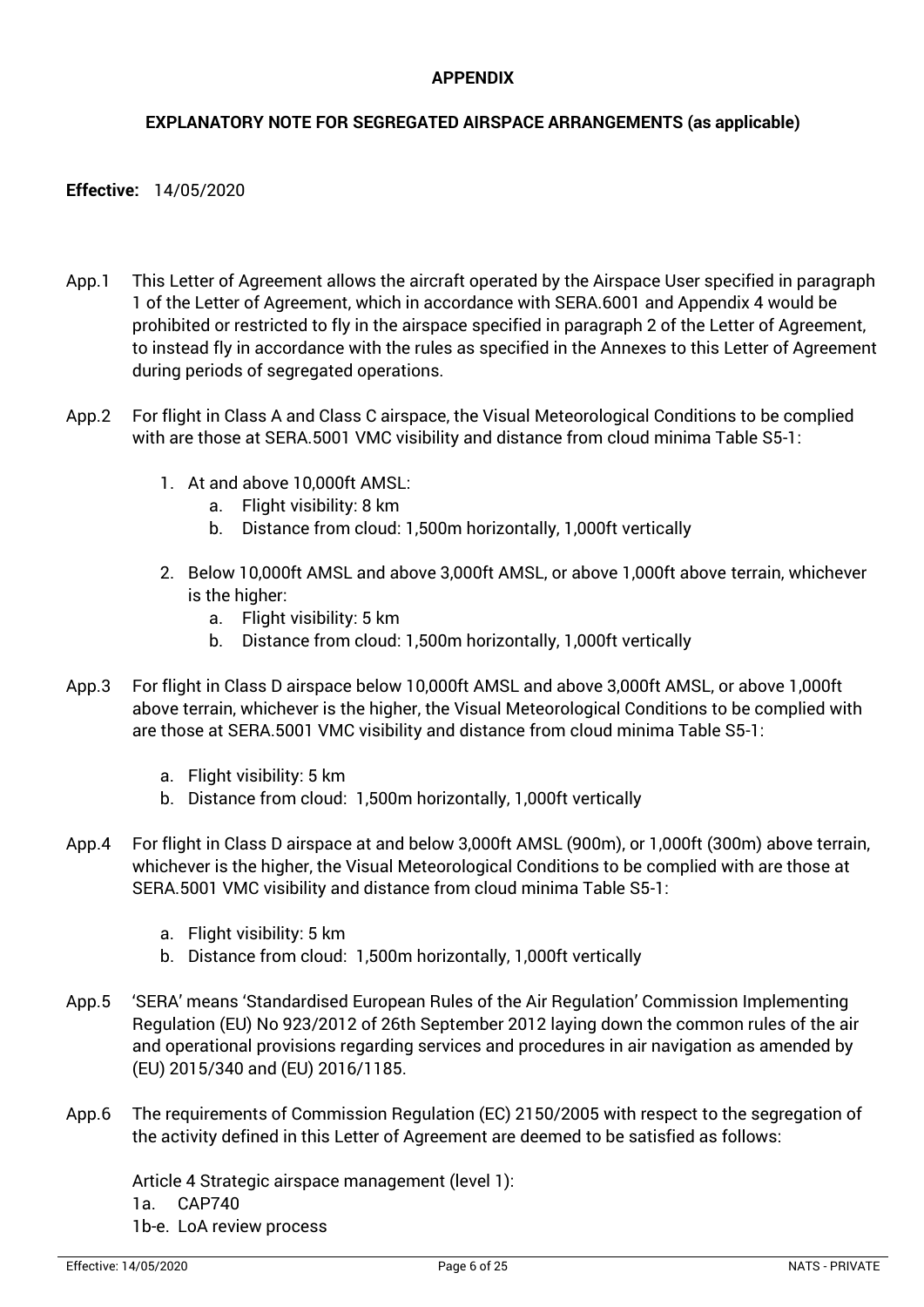- 1f. CAP740, LoA, AIP
- 1g. LoA
- 1h-k. not applicable
- 1l. Competent Authority
- 1m. LoA process
- 1n. LoA/ACN processes, ANSP/airspace user

Article 5 Pre-tactical airspace management (level 2):

a. AMC (as necessary), AAA AR (through ACN process), LoA/MoU activation process

Article 6 Tactical airspace management (level 3):

- 1-3. LoA/ACN process
- 4. Not applicable

Article 7 Safety Assessment:

APSA. Supporting procedures applicable to the Letter of Agreement published in MATS Part 2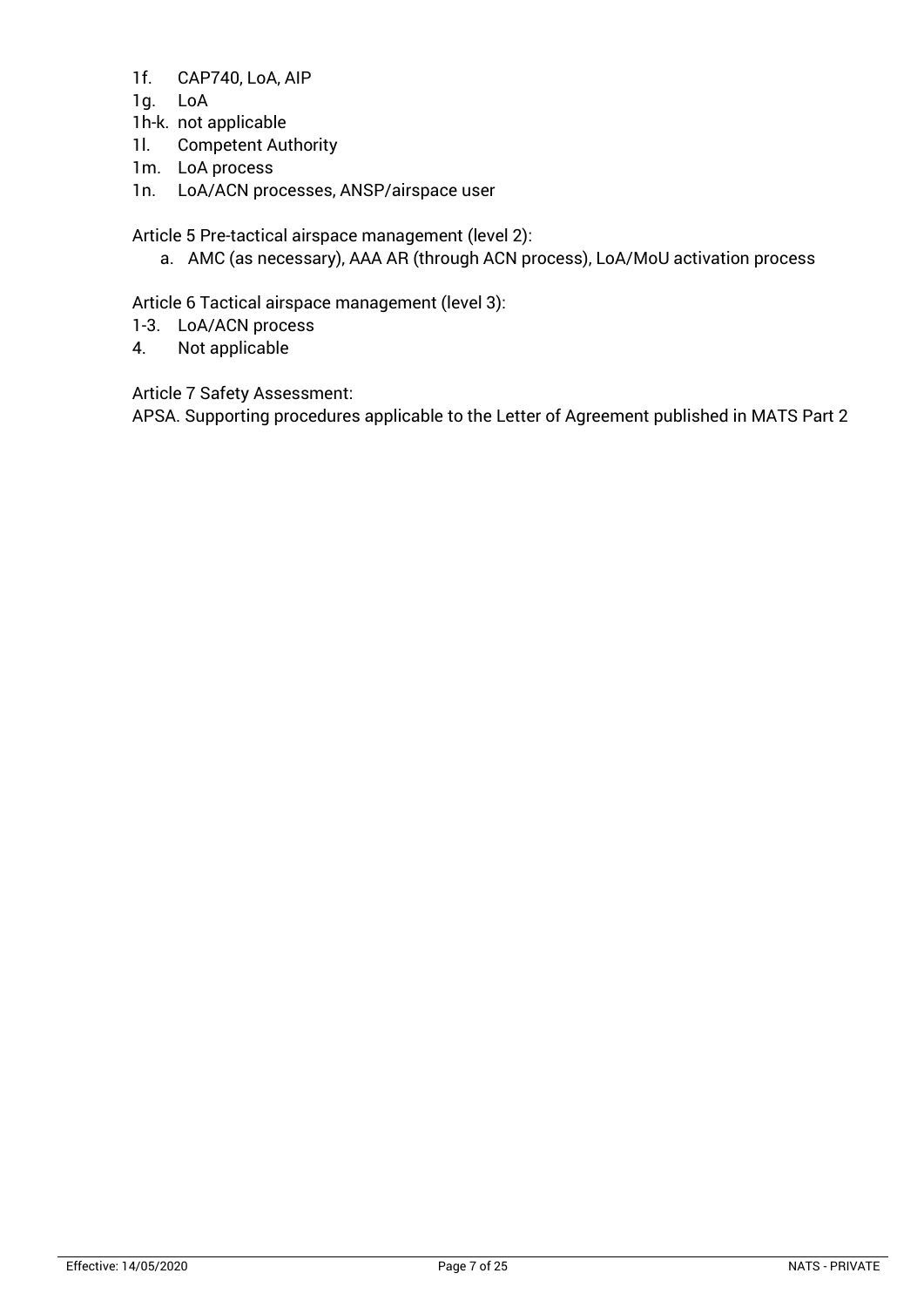#### **ANNEX A**

#### **PROCEDURES**

**Effective:** 14/05/2020

#### **A.1 Description of Airspace**

#### **A.1.1 Dunstable 07 Airspace**

For the purposes of this agreement, the combined airspace consisting of Dunstable Gliding Areas 1, 2, 3 and 4 is collectively referred to as the 'Dunstable 07 Airspace'

**Dunstable Gliding Area 1** is defined as that part of the Luton CTR/CTA contained by straight lines joining (WGS84 co-ordinates):

515227N 0004006W (point 1) 515511N 0002426W (point 2) 515239N 0002710W (point 3) 515133N 0003327W (point 7) 515135N 0003730W (point 9) 515114N 0003938W (point 10) 515227N 0004006W (point 1)

The vertical limits are from the surface to altitude 3500ft within the Luton CTR and altitude 2500ft to altitude 3500ft within the Luton CTA. This airspace is notified as Class D airspace.

The southern boundary of Dunstable Gliding Area 1 is defined by a line of large power cables. In order to assist pilots in visually acquiring these cables, LGC have described the route as follows: '*The line of cables runs down the hill close to the pig farm and passes just south of Edlesborough Church (the church on the small hill) and continues, passing just north of the sewage works north west of Ivinghoe Aston. The line of cables then turns and follows a straight line to a point just north of Cheddington village where they cross the railway line running south to north'.*

The western boundary of Dunstable Gliding Area 1 is defined by the railway line running south to north from Cheddington village to the Control Area boundary north of Horton village.

**Dunstable Gliding Area 2** is defined as that part of the Luton CTR contained by straight lines joining (WGS84 co-ordinates):

515151N 0003144W (point 6) 515133N 0003327W (point 7) 515134N 0003516W (point 8) 515056N 0003459W (point 11) 515132N 0003135W (point 12) 515151N 0003144W (point 6)

The vertical limits are from the surface to altitude 1500ft. This airspace is notified as Class D airspace.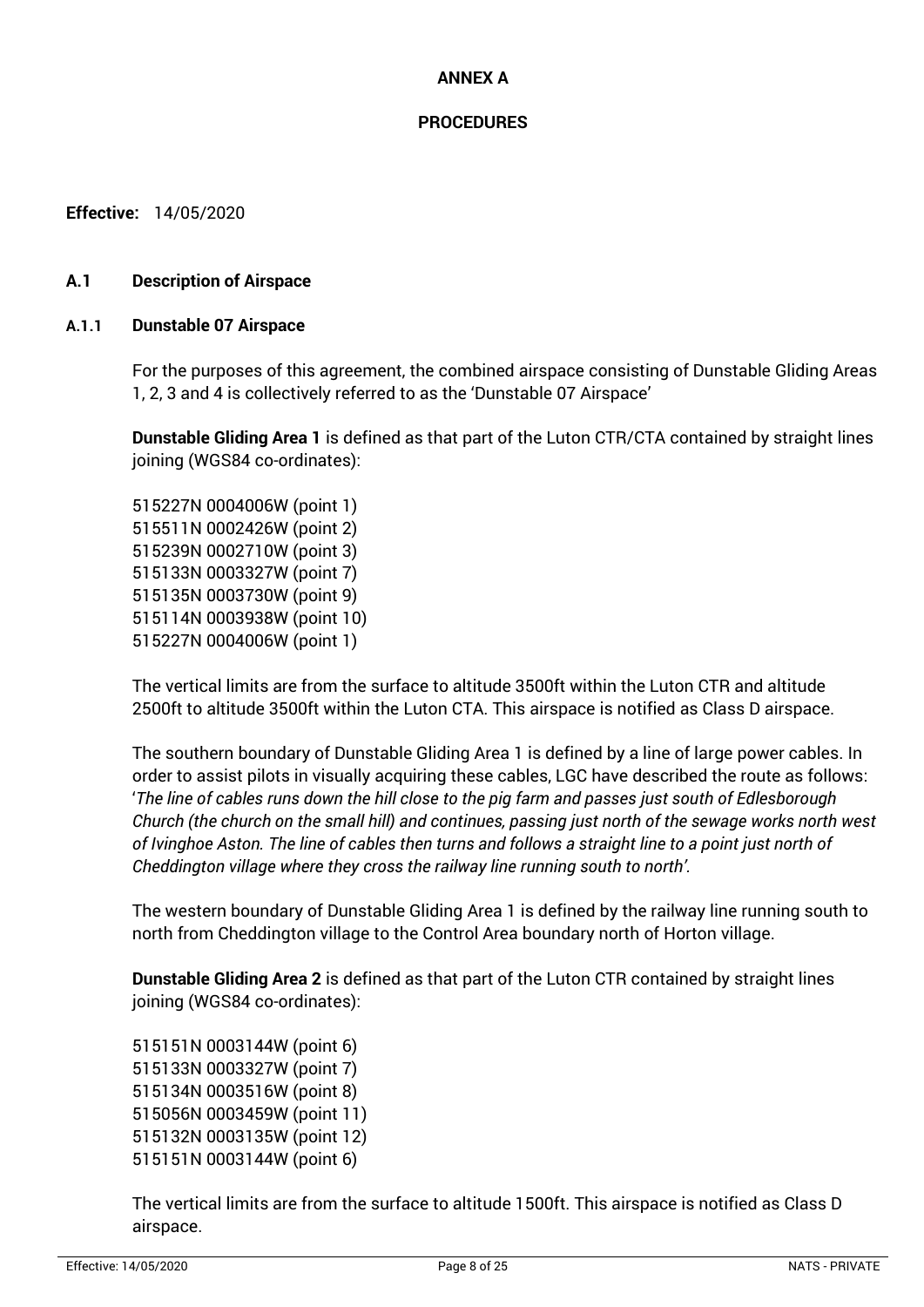**Dunstable Gliding Area 3** is defined as that part of the Luton CTR contained by straight lines joining (WGS84 co-ordinates):

515134N 0003516W (point 8) 515056N 0003459W (point 11) 515030N 0003730W (point 13) 515130N 0003759W (point 14) 515135N 0003730W (point 9) 515134N 0003516W (point 8)

The vertical limits are from the surface to altitude 2000ft. This airspace is notified as Class D airspace.

**Dunstable Gliding Area 4 (Spin Training Area)** is defined as that part of the Luton CTR contained by straight lines joining (WGS84 co-ordinates):

515258N 0003709W (point 16) 515525N 0003431W (point 17) 515352N 0003215W (point 18) 515258N 0003709W (point 16)

The vertical limits are from altitude 3500ft to altitude 4500ft. This airspace is notified as Class D airspace.

The eastern boundary of Dunstable Gliding Area 4 is defined by the A5 road running south to north from Dunstable to the Control Area boundary south east of Hockliffe.

#### **A.1.2 Dunstable 25 Airspace**

For the purposes of this agreement, the combined airspace consisting of Dunstable Gliding Areas 1 and 5 is collectively referred to as the 'Dunstable 25 Airspace'.

**Dunstable Gliding Area 1** is defined in A.1.1

**Dunstable Gliding Area 5** is defined as the part of the Luton CTR/CTA contained by straight lines joining (WGS84 co-ordinates):

515239N 0002710W (point 3) 515133N 0003327W (point 7) 515135N 0003730W (point 9) 515114N 0003938W (point 10) 515227N 0004006W (point 1) 515150N 0004336W (point 19) 514810N 0004155W (point 5) 514942N 0003313W (point 4) 515239N 0002710W (point 3)

The vertical limits are from the surface to altitude 3500ft within the Luton CTR and altitude 2500ft to altitude 3500ft within the Luton CTA. This airspace is notified as Class D airspace.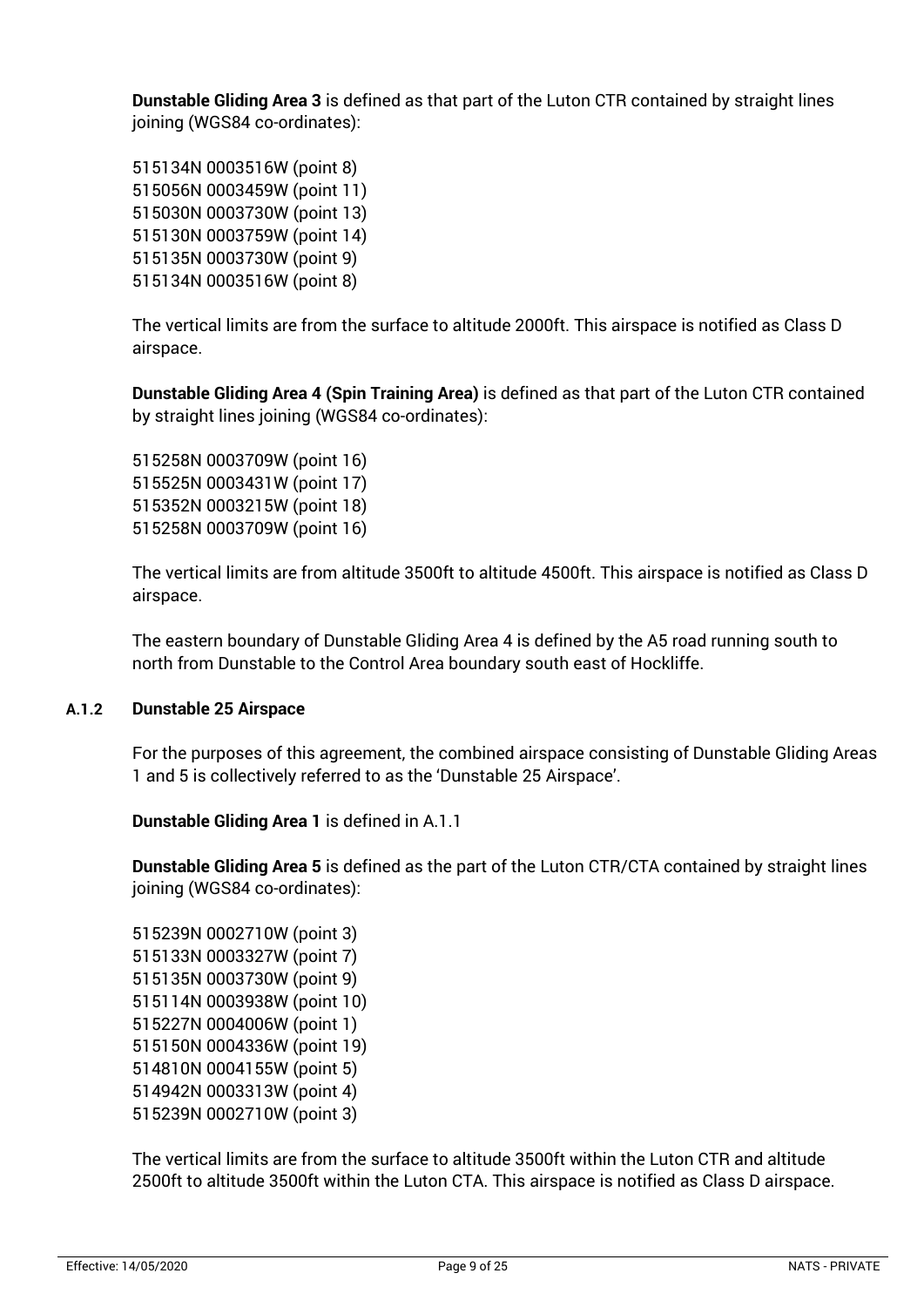#### **A.1.3 CTA-8**

For the purpose of this agreement London Luton Control Area (CTA-8) is referred to as 'CTA-8'.

**CTA-8** is defined as that part of the Luton CTA contained by straight lines joining (WGS84 coordinates):

515150N 0004336W (point 19) 515244N 0003828W (point 20) 515503N 0004353W (point 21) 515150N 0004336W (point 19)

The vertical limits are altitude 3500ft to altitude 4500ft. This airspace is notified as Class D airspace.

#### **A.1.4 Chiltern Ridge Soaring Area**

**Chiltern Ridge Soaring Area** is defined as that part of the Luton CTR contained by straight lines joining (WGS84 co-ordinates):

514633N 0003543W (point 22) 514942N 0003313W (point 4) 515313N 0003134W (point 15) 515130N 0003759W (point 14) 514633N 0003543W (point 22)

The vertical limits are from the surface to altitude 1500ft. This airspace is notified as Class D airspace.

#### **A.2 Map of the Airspace**

#### **A.2.1 Dunstable 07 Airspace**

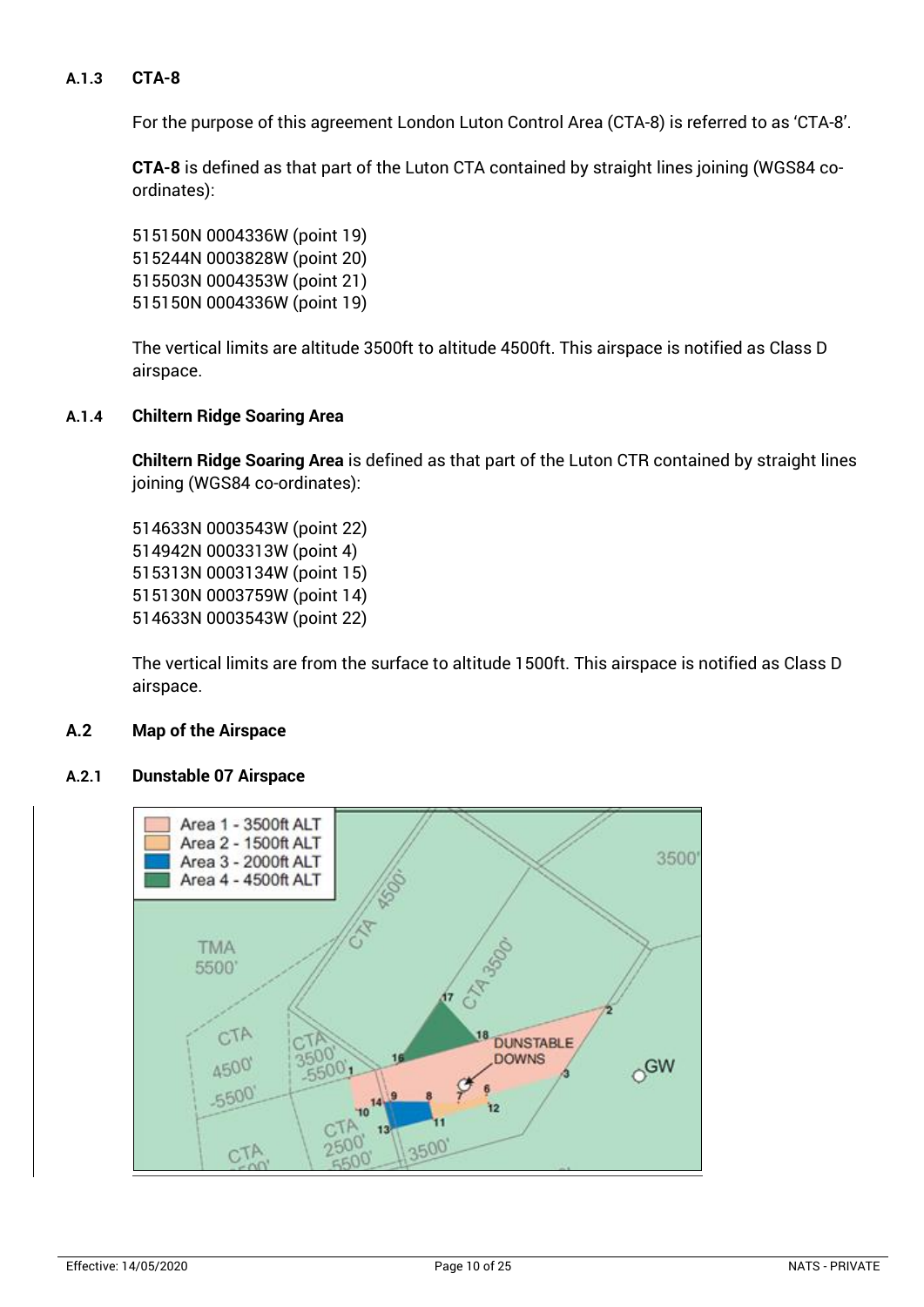

**A.2.3 CTA-8**

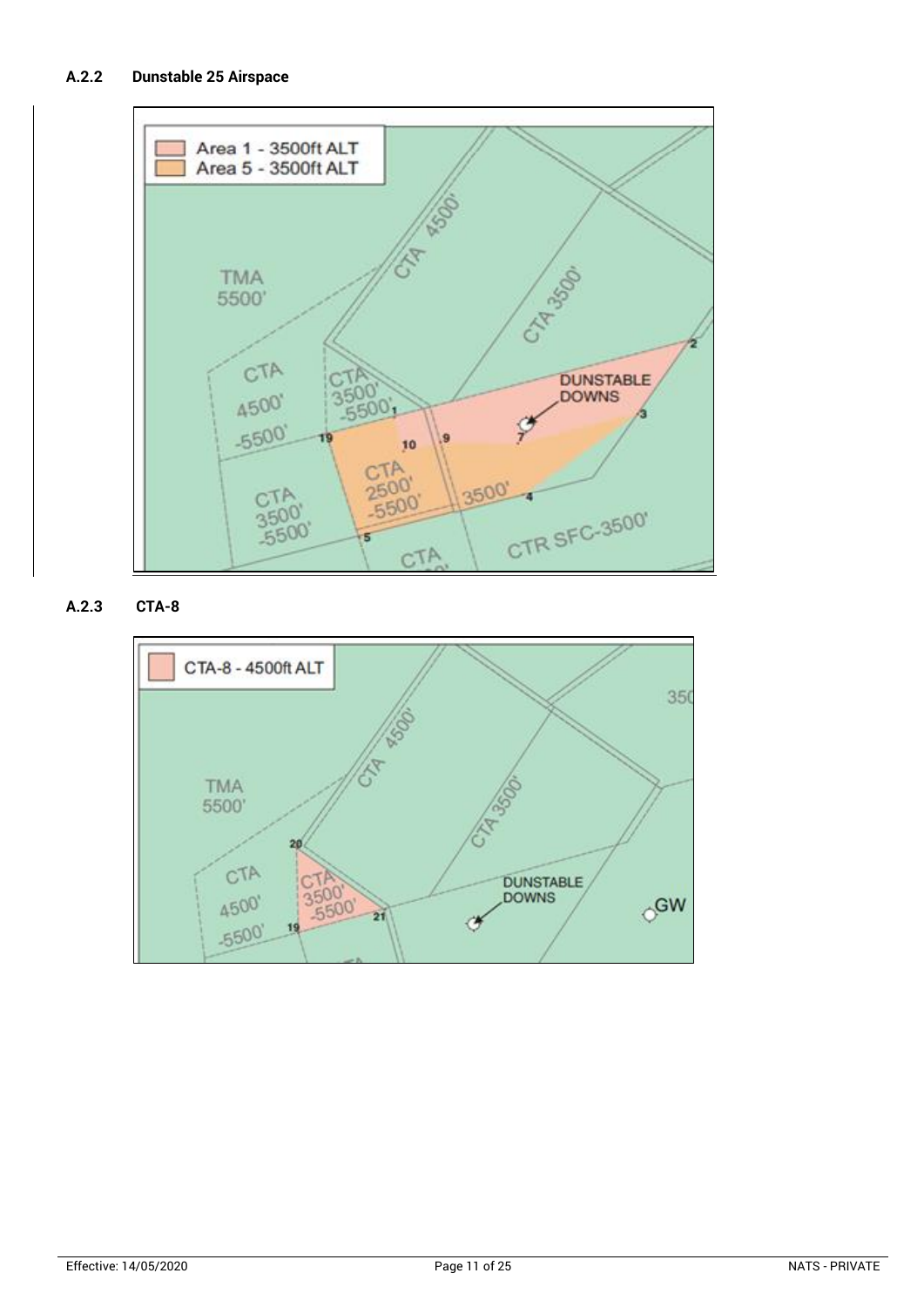

#### **A.3 Procedures**

#### **A.3.1 Procedures and Responsibilities of LGC, DHPC and RAFGSA**

#### **The Dunstable Liaison Officer**

A representative of the LGC known as the Dunstable Liaison Officer (DLO) shall be available to act as the point of contact for all communications with Swanwick. Whenever Dunstable 07 or 25 airspace, or CTA-8 has been activated by LGC, the DLO shall be available on 01582 664956.

In the event that this mobile telephone is unserviceable, the DLO shall be available on 01582 663419. This number will be answered by a menu based answering system but by pressing 0 the menu can be bypassed and the call will be routed to other duty staff during office hours.

LGC will ensure that all persons fulfilling the role of DLO are fully conversant with the procedures contained within this Letter of Agreement, and specifically that information contained within Checklists 1 and 2 contained in Annex D.

#### **Dunstable Hang-Gliding and Paragliding Club**

DHPC will take all reasonable and necessary steps to ensure that all members and guests operating under its auspices are briefed on the relevant procedures contained in this document and that a record of the briefing is signed by the pilot.

In addition, DHPC will take all reasonable and necessary steps to ensure that their member and guests will ascertain and comply with the current operating pattern and such restrictions as may be notified by LGC.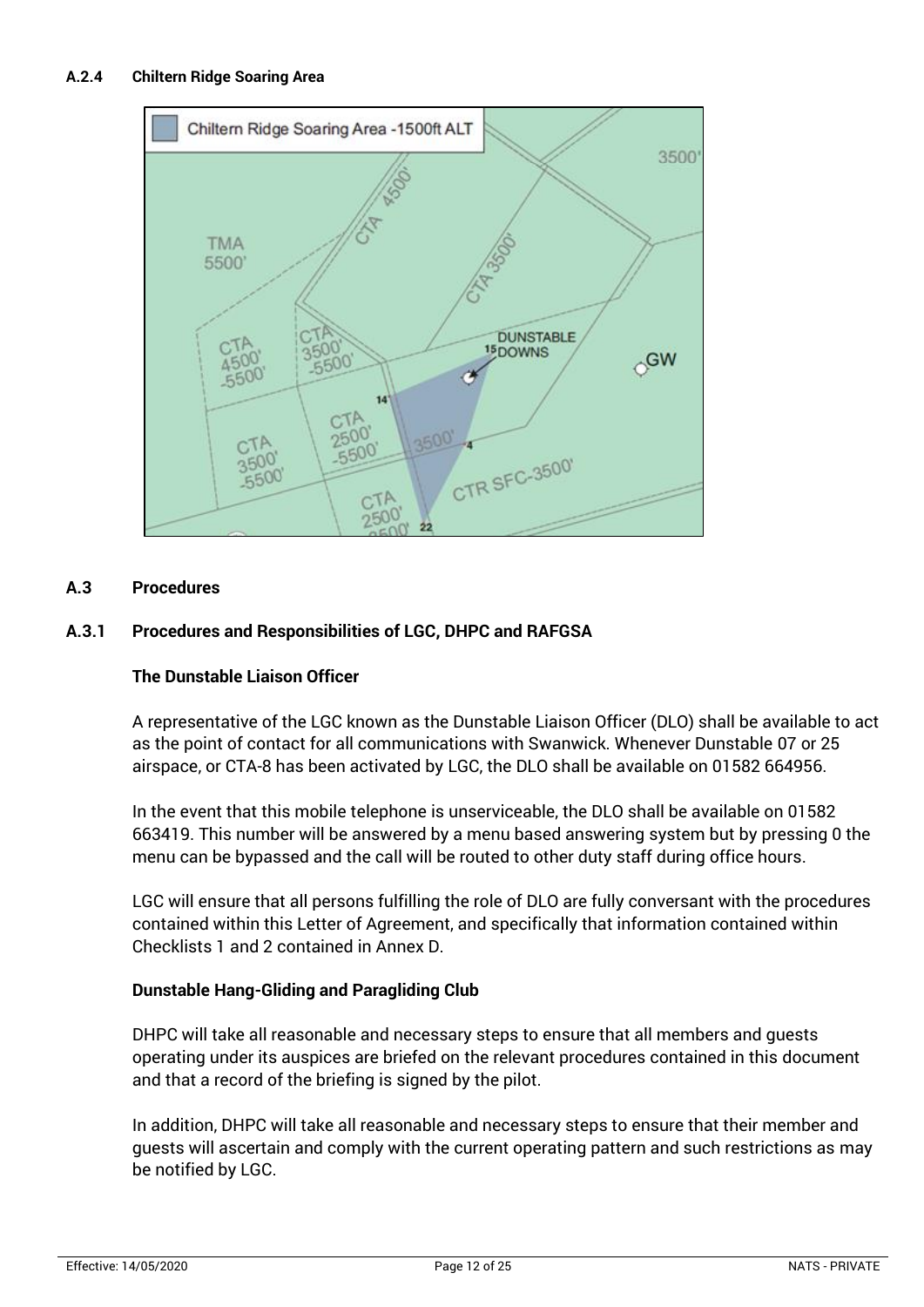Pilots flying under the auspices of DHPC must have attained, as a minimum, the BHPA Club Pilot qualification. Until a pilot has gained at least 10 hours experience post Club Pilot qualification, the pilot will only fly after having first discussed their flight plan with a DHPC Club Coach. All such flights will be confined to within the Chiltern Ridge Soaring Area.

DHPC will ensure that all pilots carry an altimeter in accordance with the DHPC's Site Rules. The DHPC will provide pilots with the details of altimeter calibration sites including elevation information. All pilots will ensure that their altimeter is calibrated with reference to such a site before flight.

#### **RAFGSA**

All RAFGSA flying subject to this LoA will be confined to within the Chiltern Ridge Soaring Area.

RAFGSA Duty Instructor will take all reasonable and necessary steps to ensure that all pilots of gliders under his/her auspices of the RAFGSA are briefed on the relevant procedures contained in this document and that a record of the briefing is signed by the pilot before launch.

In addition, the RAFGSA Duty Instructor will take all reasonable and necessary steps to ensure that pilots of gliders under his/her auspices ascertain and comply with the current operating pattern and such restrictions as may be notified by LGC.

The RAFGSA Chief Instructor will ensure that all RAFGSA pilots making use of the Chiltern Ridge Soaring Area are suitably qualified in accordance with the RAFGSA Flying Order Book.

#### **A.3.2 Procedures for the Activation and Use of Segregated Airspace**

#### **Notification of Commencement of Gliding Operations in Dunstable 07/25 Airspace or CTA-8**

When LGC wishes to commence gliding operations, the DLO shall request activation of the airspace from the Terminal Control Group Supervisor Airports (TC GS Airports) by telephone on 01489 612449, giving at least 15 minutes notice. Occasionally, a request for the use of the airspace may be made with less than 15 minutes notice. This will be accommodated whenever traffic and workload permits.

Upon receipt of such notification, TC GS Airports will state whether Dunstable 07 Airspace, or Dunstable 25 Airspace is activated.

During this telephone call, if Dunstable 25 Airspace is activated, GS Airports will also confirm the status of CTA-8.

#### **A.3.3 Activation of Dunstable 07 Airspace**

Dunstable 07 Airspace may be activated whenever Runway 07 is in use at Luton subject to the following conditions;

Gliders operating under the auspices of LGC are permitted to operate within Dunstable Gliding Area 1.

Radio equipped tugs and tug/glider combinations operating under the auspices of LGC are permitted to operate within Dunstable Gliding Areas 1, 2, 3 and 4 (Spin Training Area).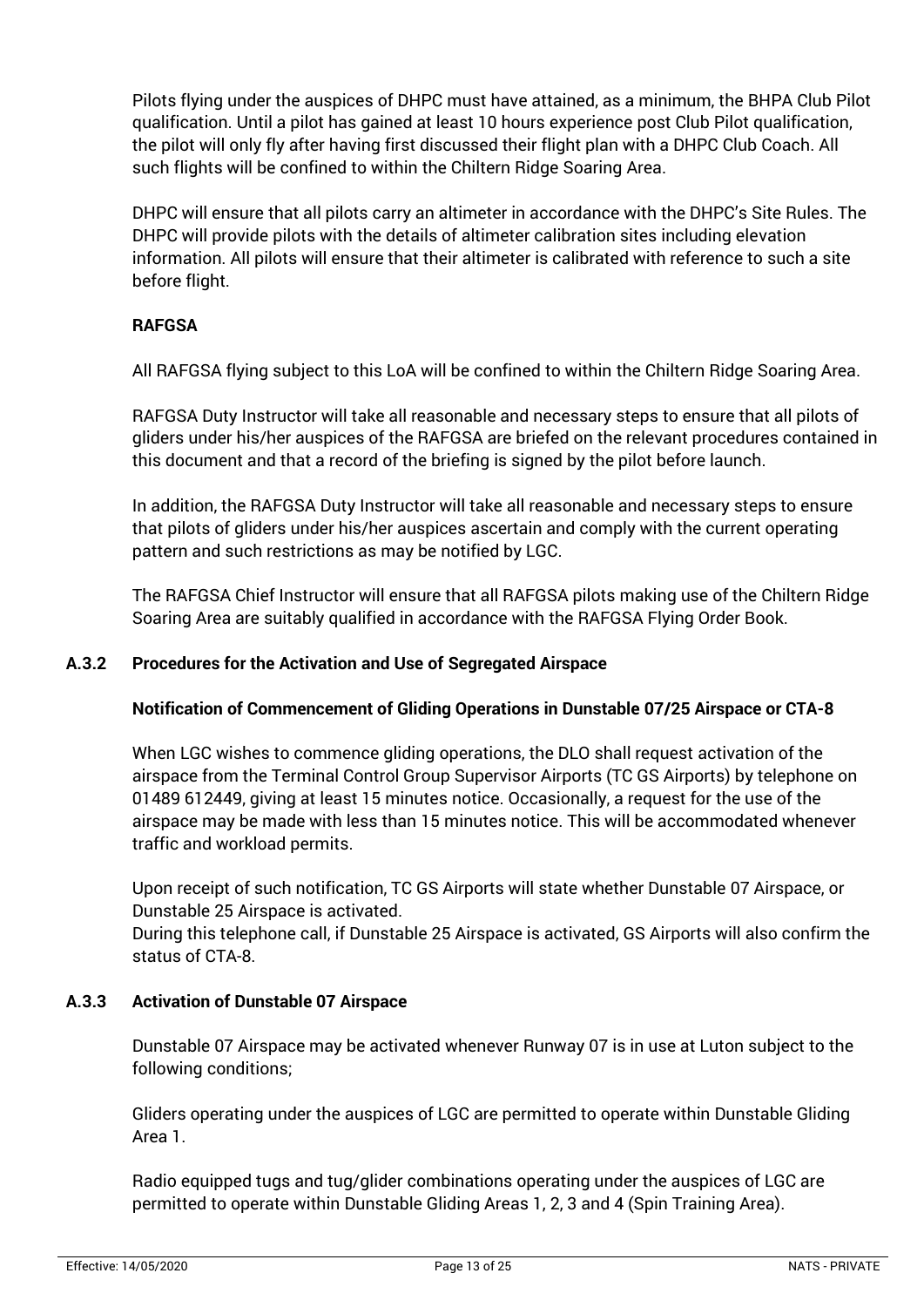Radio equipped gliders operating under the auspices of LGC are also permitted to operate within Dunstable Gliding Area 4 (Spin Training Area) subject to the following specific conditions:

a. The pilot has been briefed and has been approved to operate within Dunstable Gliding Area 4 (Spin Training Area) by the Dunstable Chief Flying Instructor (CFI) or his nominated deputy.

b. Such a suitably approved pilot will ensure that the glider is equipped with a serviceable radio and shall obtain prior confirmation from Dunstable Radio on 119.900MHz that Dunstable Gliding Area 4 (Spin Training Area) has been activated before entering the airspace.

c. The pilot will maintain a listening watch on 119.9 MHz at all times when within this airspace.

d. If TC GS Airports notifies the DLO that Dunstable Gliding Area 4 (Spin Training Area) is no longer available, the DLO will ensure that Dunstable Radio notifies all gliders within Dunstable Gliding Area 4 (Spin Training Area) accordingly, and this area shall be vacated within 15 minutes.

e. The DLO will notify TC GS Airports when Dunstable Gliding Area 4 (Spin Training Area) has been vacated.

A glider operating under the auspices of DHPC may operate within Dunstable Gliding Area 1 provided that the pilot has notified the DLO of the following information:

a. Pilot's name.

b. Aircraft type and colour.

#### **A.3.4 Activation of Dunstable 25 Airspace**

Dunstable 25 Airspace may be activated whenever Runway 25 is in use at Luton subject to the following conditions;

Gliders operating under the auspices of LGC are permitted to operate within Dunstable Gliding Area 1.

Radio equipped tugs and tug/glider combinations operating under the auspices of LGC are permitted to operate within Dunstable Gliding Areas 1 and 5.

Radio equipped gliders operating under the auspices of LGC are also permitted to operate within Dunstable Gliding Area 5 subject to the following specific conditions:

a. The pilot has been briefed and has been approved to operate within Dunstable Gliding Area 5 by the Dunstable Chief Flying Instructor (CFI) or his nominated deputy.

b. Such a suitably approved pilot will ensure that the glider is equipped with a serviceable radio and shall obtain prior confirmation from Dunstable Radio on 119.900MHz that Dunstable Gliding Area 5 has been activated before entering the airspace.

c. The pilot will notify Dunstable Radio on 119.900MHz when entering and when leaving Dunstable Gliding Area 5 and will maintain a listening watch at all times when within this airspace.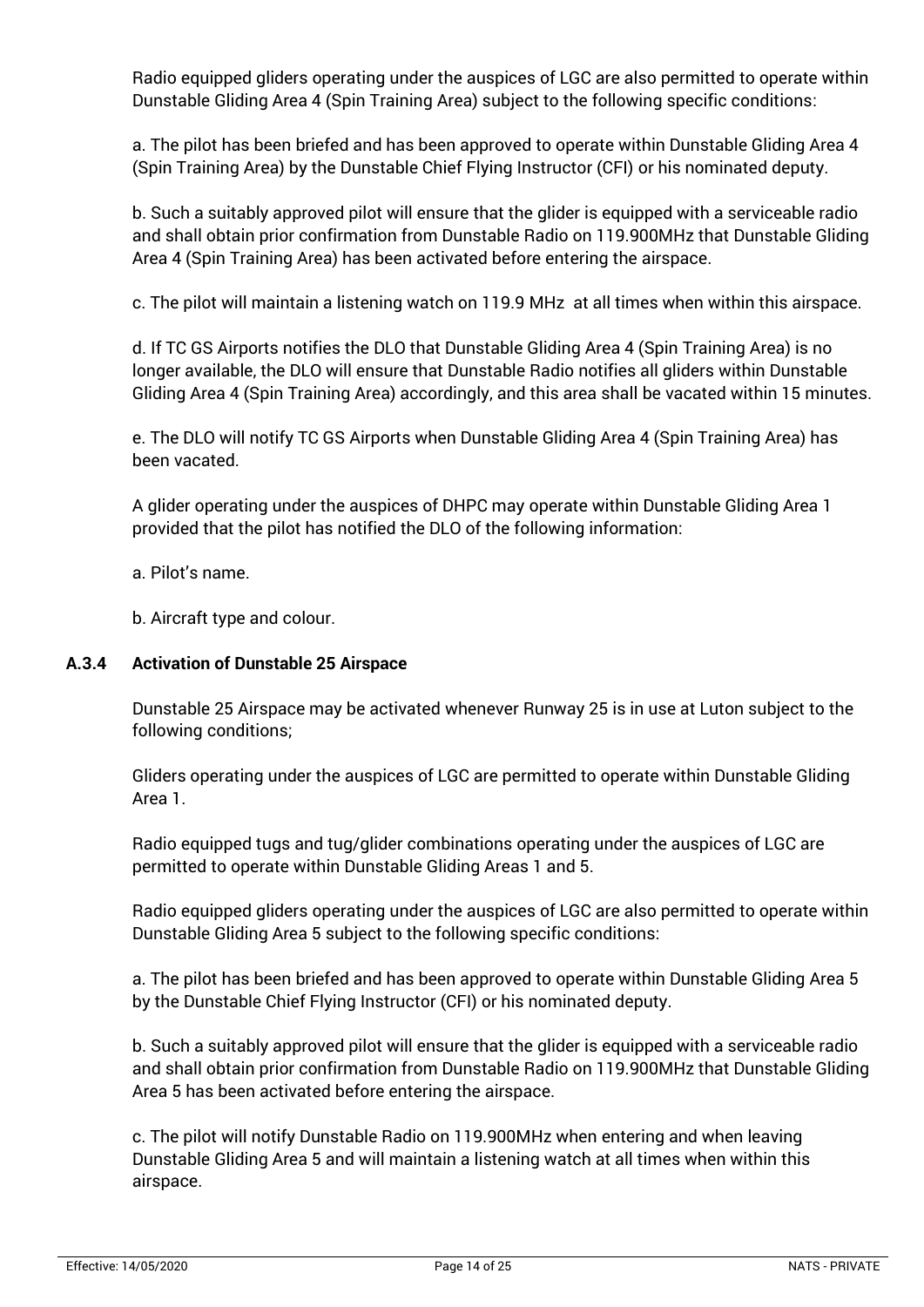d. Dunstable Radio will maintain a record of all gliders that are operating within Dunstable Gliding Area 5.

e. If TC GS Airports notifies the DLO that Dunstable Gliding Area 5 is no longer available, the DLO will ensure that Dunstable Radio notifies all gliders within Dunstable Gliding Area 5 accordingly, and this area shall be vacated within 15 minutes.

f. The DLO will notify TC GS Airports when Dunstable Gliding Area 5 has been vacated.

A glider operating under the auspices of DHPC may operate within Dunstable Gliding Area 1 provided that the pilot has notified the DLO of the following information:

a. Pilot's name.

b. Aircraft type and colour.

#### **A.3.5 CTA-8**

LGC will only request the activation of CTA-8 when Runway 25 is in use at Luton.

CTA-8 may be activated whenever Runway 25 is in use at Luton subject to the following conditions:

Radio equipped tugs and tug/glider combinations operating under the auspices of LGC are permitted to operate within CTA-8.

Radio equipped gliders operating under the auspices of LGC are also permitted to operate within CTA-8 subject to the following specific conditions:

a. The pilot has been briefed and has been approved to operate within CTA-8 by the Dunstable Chief Flying Instructor (CFI) or his nominated deputy.

b. Such a suitably approved pilot will ensure that the glider is equipped with a serviceable radio and shall obtain prior confirmation from Dunstable Radio on 119.900MHz that CTA-8 has been activated before entering the airspace.

c. The pilot will notify Dunstable Radio on 119.900MHz when entering and when leaving CTA-8 and will maintain a listening watch at all times when within this airspace.

d. If TC GS Airports notifies the DLO that CTA-8 is no longer available, the DLO will ensure that Dunstable Radio notifies all gliders within CTA-8 accordingly, and this Area shall be vacated within 15 minutes.

e. The DLO will notify TC GS Airports when CTA-8 has been vacated.

It should be noted that CTA-8 may also be activated for use by aircraft under the auspices of RAF Halton Duty Instructor subject to a separate Letter of Agreement.

#### **A.3.6 Change of Airspace**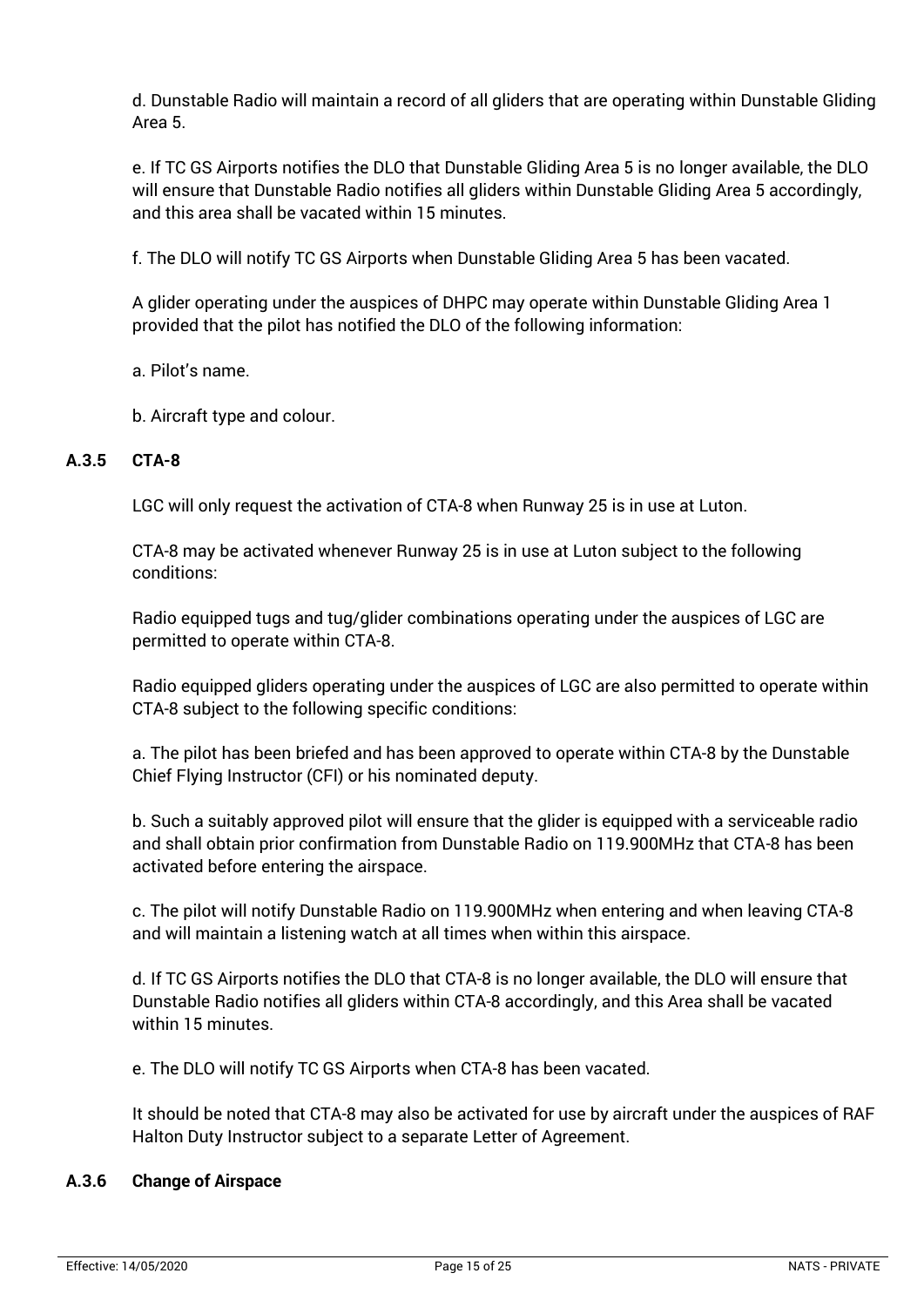If TC has a requirement to change from Dunstable 25 Airspace to Dunstable 07 Airspace, TC GS Airports will notify the DLO, and the DLO shall ensure that the LGC aircraft vacate Dunstable Gliding Area 5 within 15 minutes.

If CTA-8 is active during this configuration, the DLO shall ensure that LGC aircraft also vacate CTA-8 within 15 minutes.

The DLO shall notify TC GS Airports when Dunstable Gliding Area 5, and CTA-8 if applicable, is vacated, confirming that Dunstable 07 Airspace is now in use.

If TC has a requirement to change from Dunstable 07 Airspace to Dunstable 25 Airspace, TC GS Airports will notify the DLO, and the DLO shall ensure that LGC aircraft vacate Dunstable Gliding Area 4 (Spin Training Area) within 15 minutes. The DLO shall notify TC GS Airports when Dunstable Gliding Area 4 (Spin Training Area) is vacated. *The DLO shall ensure that operations continue within Areas 1,2 and 3 until TC GS Airports notifies the DLO that operations may commence in the Dunstable 25 Airspace.*

This is contained in checklist 2 (Annex D).

#### **A.3.7 Return of Gliding Airspace to TC (General)**

In exceptional circumstances, e.g. emergency, weather avoiding, security incidents, etc, vacation of the airspace may be requested by TC GS Airports at short notice.

If TC GS Airports notifies the DLO that Dunstable Area 4 (Spin training Area), Area 5, or CTA-8 are no longer available, the DLO will ensure that Dunstable Radio notifies all gliders within the relevant Gliding Areas accordingly, and these areas shall be vacated within 15 minutes.

The DLO shall notify TC GS Airports when the airspace is vacated.

If an IFR aircraft has no option but to operate within Dunstable Airspace before it has been vacated, then all relevant information regarding this aircraft will be passed to the DLO for onward transmission. London Terminal Control will also wherever possible advise the IFR aircraft of glider activity.

TC GS Airports shall agree to return the use of Dunstable Airspace to LGC as soon as it is operationally feasible to do so.

To ensure a mutual understanding of the airspace being discussed, both GS Airports and DLO will make reference to the information contained within Checklist 1 (Annex D).

Any returns of airspace under this process shall not be queried at the time however they shall be recorded by both parties and be subject to individual review at the request of any declared party.

#### **A.3.8 Chiltern Ridge Soaring Area**

TC will assume that the Chiltern Ridge Soaring Area is active at all times during daylight hours.

At all times during daylight hours, LGC, DHPC and gliders under the auspices of the RAFGSA Duty Instructor are permitted to operate within the Chiltern Ridge Soaring Area without reference to TC.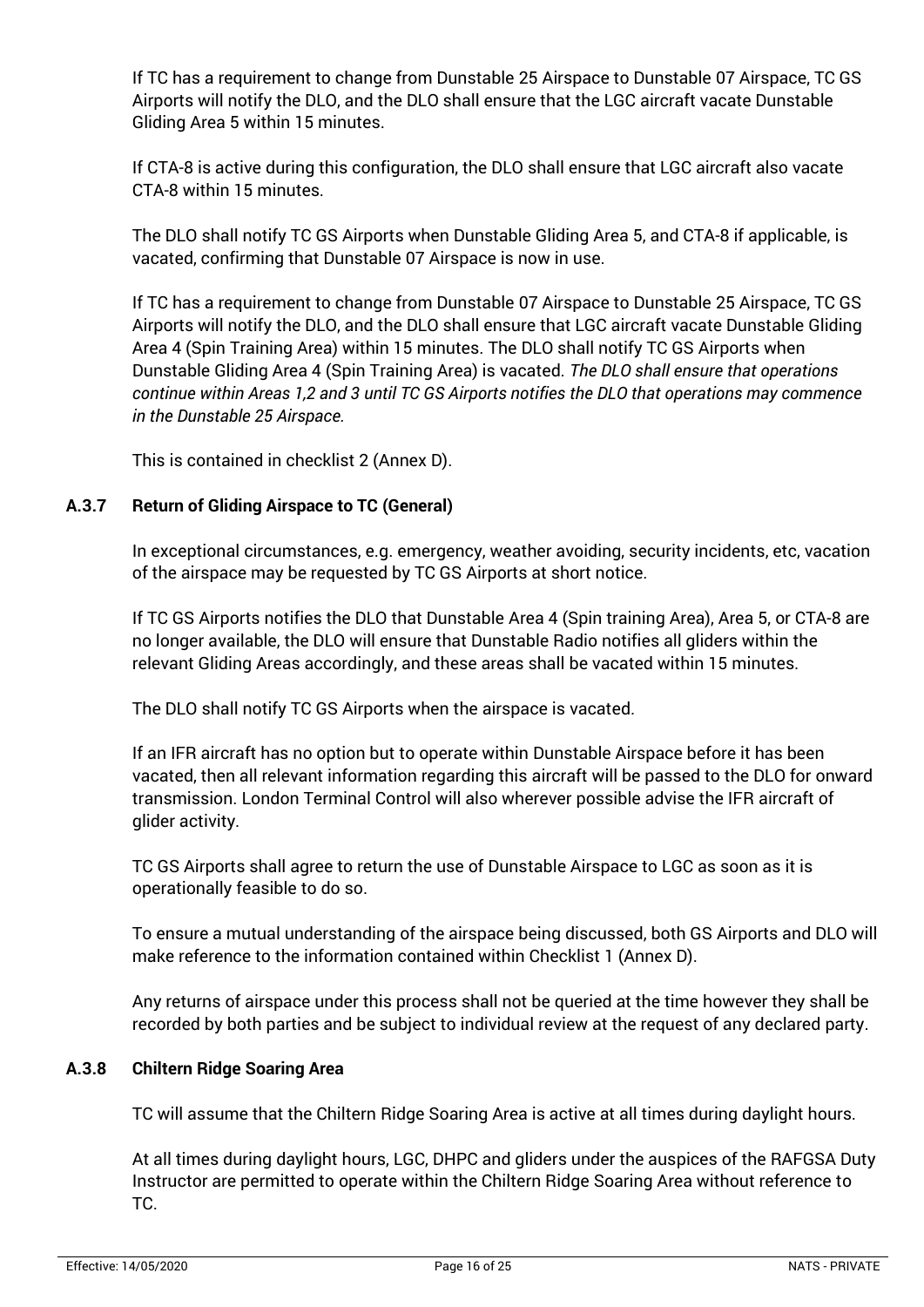#### **A.3.9 Notification of Cessation of Gliding Operations in Dunstable 07/25 Airspace or CTA-8**

To allow for the maximum utilisation of the airspace, when flying ceases and use of the airspace is no longer required by LGC, e.g. due to poor weather, the DLO shall notify TC GS Airports accordingly. Before doing so, the DLO will confirm that operations are confined to the Chiltern Ridge Soaring Area. TC GS Airports shall relay this information to TC Luton who will then consider the airspace to be no longer active.

Flying by LGC or DHPC in Dunstable 07 Airspace or Dunstable 25 Airspace may then only commence after the notification procedure as detailed in A.3.2 above has been completed by the DLO. However, flying may still continue within the Chiltern Ridge Soaring Area.

#### **A.3.10 Night Time Closure**

In the absence of telephone notification from LGC confirming the cessation of gliding activities within the segregated airspace, all activated airspace will automatically be returned to Terminal Control 30 minutes after the sunset time published for Luton Airport.

#### **A.3.11 Procedures and Responsibilities of TC – General**

TC Luton will not permit any IFR flights to operate within the segregated airspace.

TC Luton will advise all VFR/SVFR transit flights of the intense gliding activity and if necessary, shall advise the pilot to avoid the immediate vicinity of Dunstable Downs whenever Dunstable 07 Airspace or Dunstable 25 Airspace has been activated.

TC Luton shall pass generic traffic information to VFR/SVFR flights operating within the Chiltern Ridge Soaring Area during daylight hours.

#### **A.3.12 Visiting Aircraft**

It shall be the responsibility of the signatories of the Letter of Agreement to ensure that any visiting pilots are comprehensively briefed and agree to comply with the terms of this agreement.

#### **A.4 Aircraft Equipment**

#### **A.4.1 Transponder Equipped Aircraft**

The safety barriers employed by London Terminal Control rely heavily on the usage of transponders, with particular benefit derived from altitude information.

Any transponder equipped aircraft operating under the terms of this agreement within the area of operation shall utilise the transponder to the maximum serviceable extent, selecting SSR code 7010 with altitude information selected.

#### **A.4.2 Radio Carriage**

SERA 6001(d) requires all flights within Class D airspace to maintain continuous air-ground voice communication. However, in accordance with the overarching CAA LoA, NATS hereby gives permission for the declared parties to operate within the Chiltern Ridge Soaring Area, and gliding areas 1, 2 and 3, without the means of continuous air-ground communication.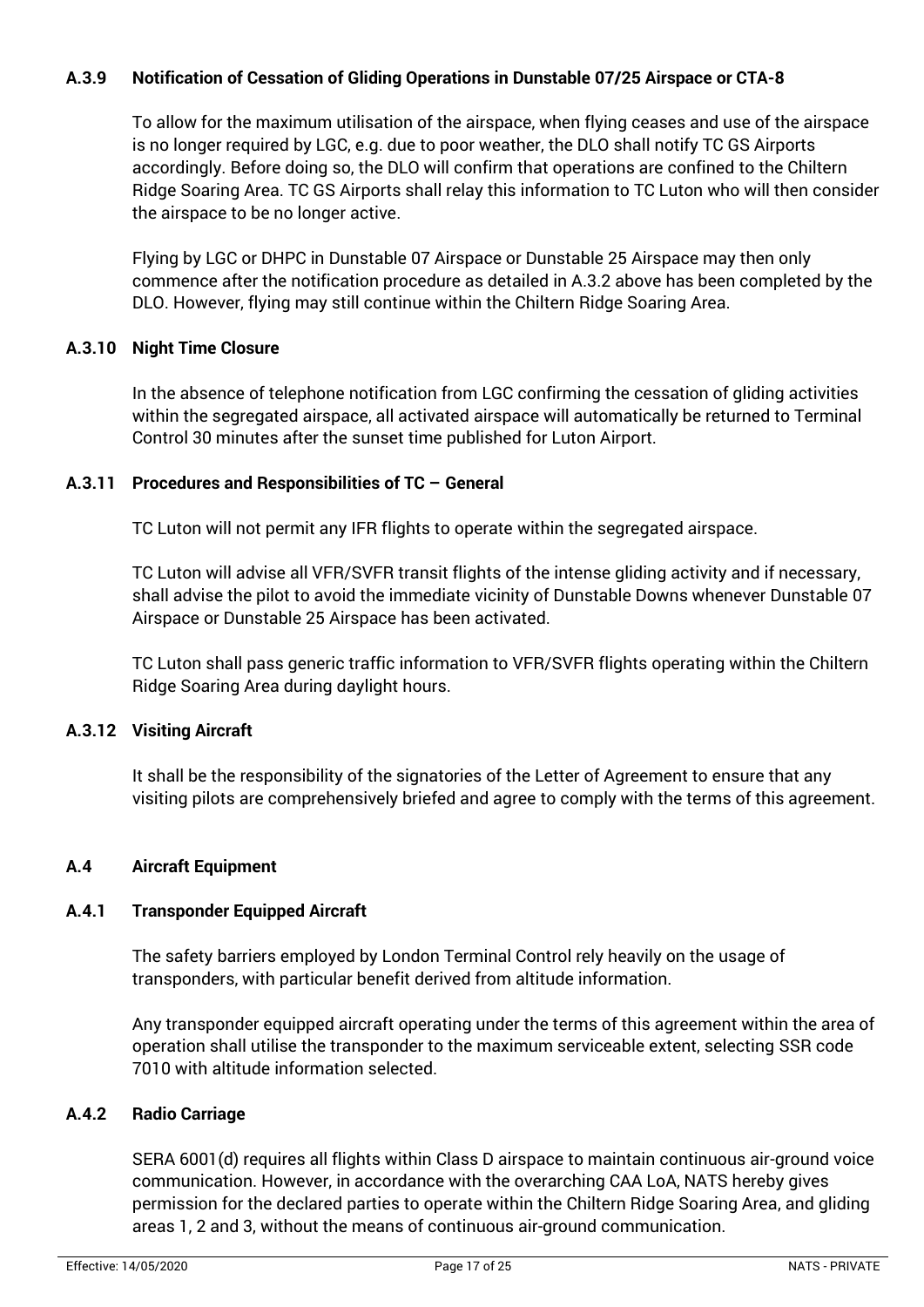All flights within segregated airspace but outside of the Chiltern Ridge Soaring Area, and gliding areas 1, 2 and 3, are required to have means of continuous air-ground voice communication. Exceptions to this will be granted subject to;

- Permission from the UK Competent Authority, or

- A suitable safety case being produced by the operator and accepted by NATS, its relevant CAA inspector, and the BGA.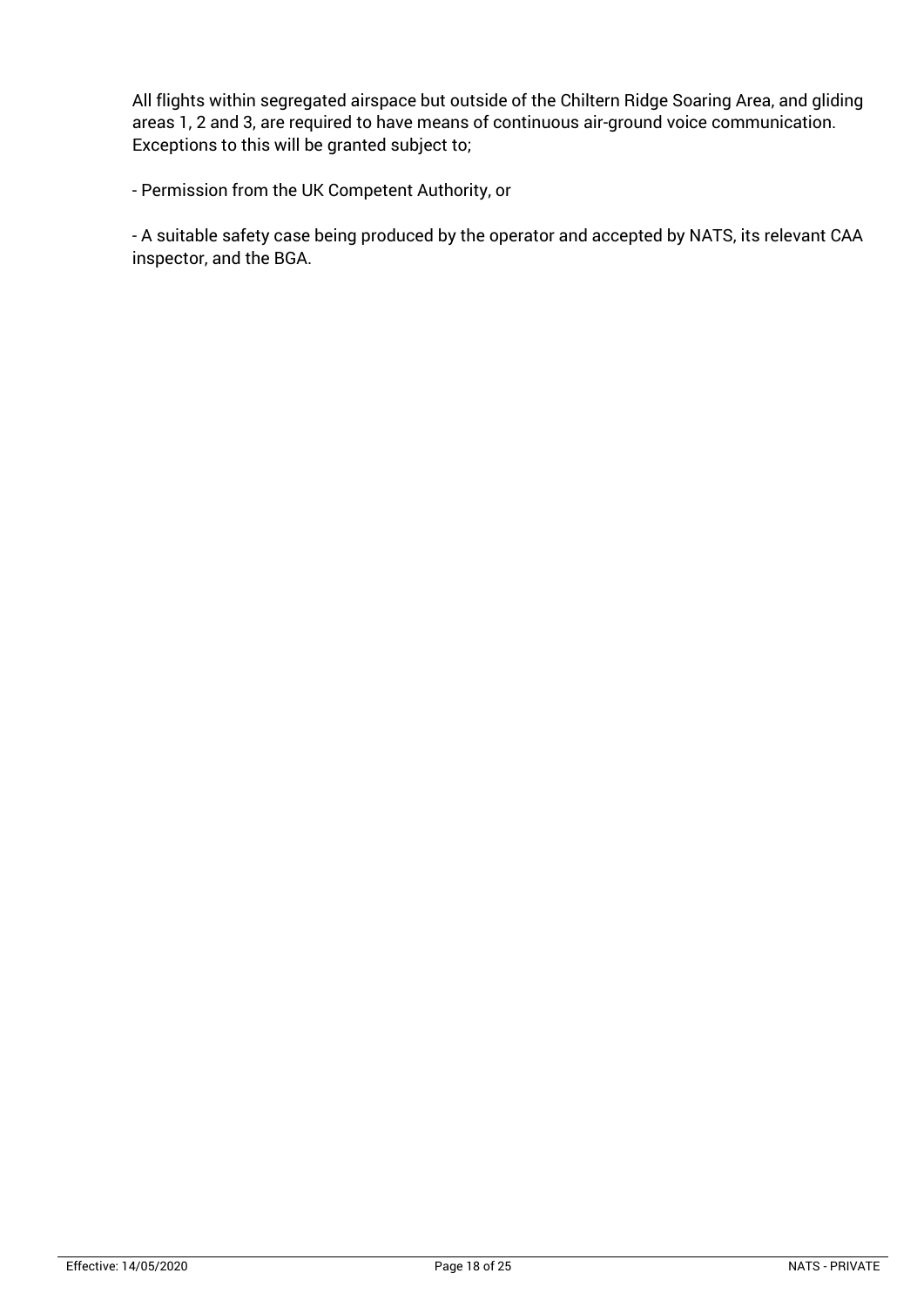#### **ANNEX B**

# **TELEPHONE COMMUNICATIONS**

### **Effective:** 14/05/2020

| <b>Organisation</b>                                                    | <b>Telephone Number</b>                                              |
|------------------------------------------------------------------------|----------------------------------------------------------------------|
| London Terminal Control (Swanwick)<br><b>Watch Supervisor</b>          | 01489 612479                                                         |
| London Terminal Control (Swanwick)<br><b>Group Supervisor Airports</b> | 01489 612449                                                         |
| Dunstable Liaison Officer (DLO)                                        | 01582 664956 / 01582 663419 /<br>07752 361967 - (CFI Private Number) |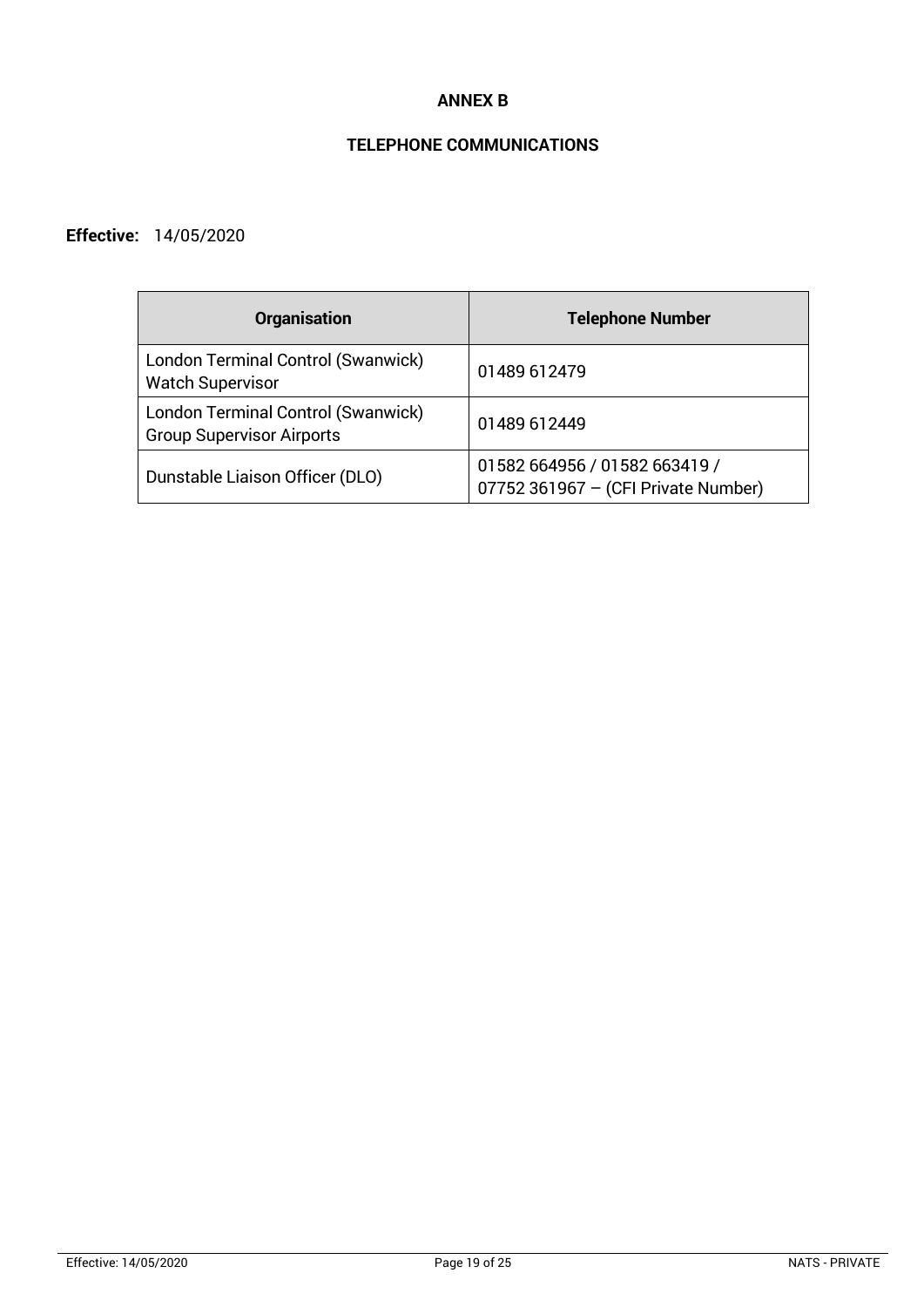#### **ANNEX C**

### **ACRONYMS AND DEFINITIONS**

#### **Effective: 14/05/2020**

| AAA AR     | Airspace, Air Traffic Management & Aerodromes,<br><b>Airspace Regulation</b>                                                                                   |  |
|------------|----------------------------------------------------------------------------------------------------------------------------------------------------------------|--|
| <b>GAT</b> | <b>General Air Traffic</b>                                                                                                                                     |  |
|            | All flights conducted in accordance with the<br>rules and procedures of ICAO and/or the national<br>civil aviation regulations and legislation.                |  |
|            | Note. GAT can include military flights for which<br>ICAO rules and procedures satisfy entirely their<br>operational requirements.                              |  |
| <b>IFR</b> | IFR means the symbol used to designate the<br>instrument flight rules                                                                                          |  |
| <b>OAT</b> | <b>Operational Air Traffic</b>                                                                                                                                 |  |
|            | All flights which do not comply with the<br>provisions stated for GAT and for which rules and<br>procedures have been specified by appropriate<br>authorities. |  |
|            | Note. OAT can include civil flights such as test-<br>flights, which require some deviation from ICAO<br>rules to satisfy their operational requirements.       |  |
| VFR        | VFR means the symbol used to designate the<br>visual flight rules                                                                                              |  |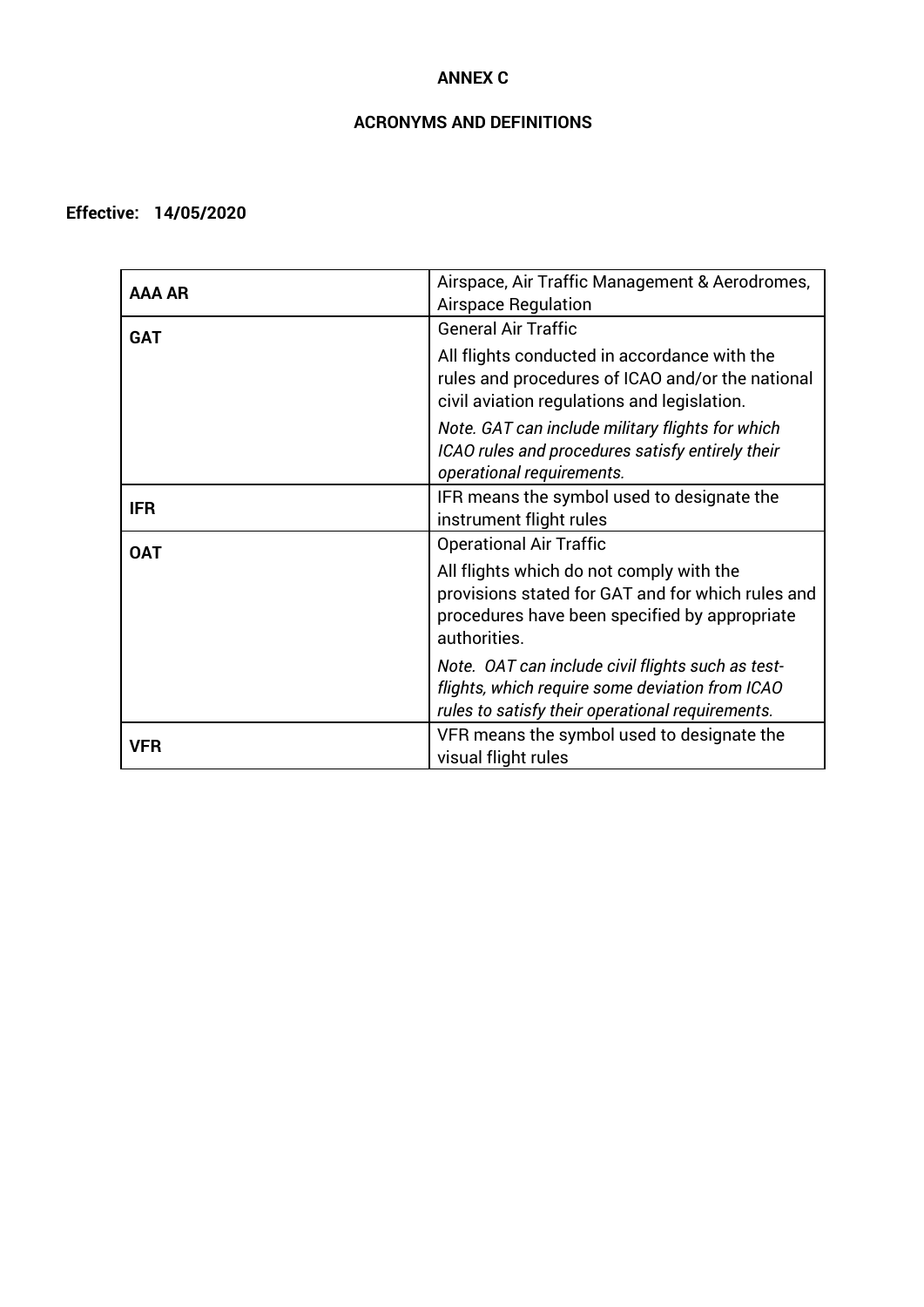#### **Checklist 1; Return of Dunstable Downs Gliding Airspace at Short Notice – page 1**

\_\_\_\_\_\_\_\_\_\_\_\_\_\_\_\_\_\_\_\_\_\_\_\_\_\_\_\_\_\_\_\_\_\_\_\_\_\_\_\_\_\_\_\_\_\_\_\_\_\_\_\_\_\_\_\_\_\_\_\_\_\_\_\_\_\_\_\_\_\_\_\_\_\_\_\_\_\_\_\_\_\_

# Swanwick TC Action Card – GS Airports

\_

# Return of Dunstable Downs Gliding Airspace at Short Notice

# **Note; this Action Card is specific to requesting the return of active airspace within the Luton CTR being used by London Gliding Club - Dunstable Downs.**

#### **For Luton runway change procedures and return of airspace activated by RAF Halton, refer to the Luton Runway Change GS Airports Action Card.**

When communicating with Dunstable Liaison Officer (DLO), reference should be made to the airspace maps and area numbers on the reverse of this card.

In order to avoid confusion and provide a common point of reference, Dunstable Downs have a copy of this document.

| <b>NOTIFICATION</b>                                                                                                                                                                                                                                                                              | <b>ACTION</b>                                                                                                                                                                                                                                                                                                                                                                                                                                                                                                                                                                                                                                                                                                                                                             | <b>CHECK</b> |
|--------------------------------------------------------------------------------------------------------------------------------------------------------------------------------------------------------------------------------------------------------------------------------------------------|---------------------------------------------------------------------------------------------------------------------------------------------------------------------------------------------------------------------------------------------------------------------------------------------------------------------------------------------------------------------------------------------------------------------------------------------------------------------------------------------------------------------------------------------------------------------------------------------------------------------------------------------------------------------------------------------------------------------------------------------------------------------------|--------------|
| When Dunstable Airspace<br>is Active;                                                                                                                                                                                                                                                            | Dunstable Liaison Officer (DLO) Telephone Numbers;<br>The primary method of contact is via 01582 664956; this telephone number is<br>included on the GS A DAS.<br>In the event of this telephone number going unanswered, the DLO may be<br>contacted via telephone number 01582 663 419. This number will be answered by a<br>menu based answering system but by pressing 0 the menu can be bypassed and<br>the call will be routed to duty staff during office hours.<br>If the two telephone numbers above are not answered, the CFI for the Gliding Club<br>can be contacted on his personal mobile telephone; 07752 361 967.                                                                                                                                         |              |
| <b>Important Note;</b>                                                                                                                                                                                                                                                                           | If Runway 07 is in use, telephone the DLO and request Dunstable cease gliding in<br>Area 4 (Spin Training Area) within 15 minutes and request a confirmation phone<br>call when Area 4 is vacated.<br>(Gliding may continue in Areas 1, 2 and 3 only).<br>The DLO will call GS Airports to confirm when Gliding Area 4 has been vacated.<br>TC Luton shall not vector aircraft through Gliding Area 4 until positive confirmation<br>has been received that the airspace has been vacated.                                                                                                                                                                                                                                                                                |              |
| Although this<br>check-list<br>outlines the return of the<br>minimum areas of airspace<br>that may be expected at<br>short notice, LGC have<br>stated they are often able to<br>return more than this if a<br>conversation is initiated and<br>timings and parameters<br>agreed by both parties. | If Runway 25 is in use; telephone the DLO and request Dunstable cease gliding in<br>Area 5 within 15 minutes and request a confirmation phone call when Area 5 is<br>vacated.<br>(Gliding may continue in Areas 1, 2 and 3 only).<br>If CTA-8 has been activated by Dunstable (only applicable when Runway 25 is in<br>use); request Dunstable cease gliding in CTA-8 within 15 minutes and request a<br>confirmation phone call when CTA-8 is vacated.<br>(Gliding may continue in Areas 1,2 and 3 only).<br>The DLO will call GS Airports to confirm when gliding Area 5 and CTA-8 (if<br>applicable) is vacated.<br>TC Luton shall not vector aircraft through gliding Area 5 and CTA-8 until positive<br>confirmation has been received that the airspace is vacated. |              |
| Inform All TC GW Directors;                                                                                                                                                                                                                                                                      | Once confirmation has been received from the DLO that Dunstable have ceased<br>gliding and have vacated the runway applicable airspace (this should occur within<br>15 minutes of the request being made).                                                                                                                                                                                                                                                                                                                                                                                                                                                                                                                                                                |              |

#### **Note; Gliding Areas 1, 2 and 3 cannot be returned to TC at short notice because non-radio gliders operate within this airspace.**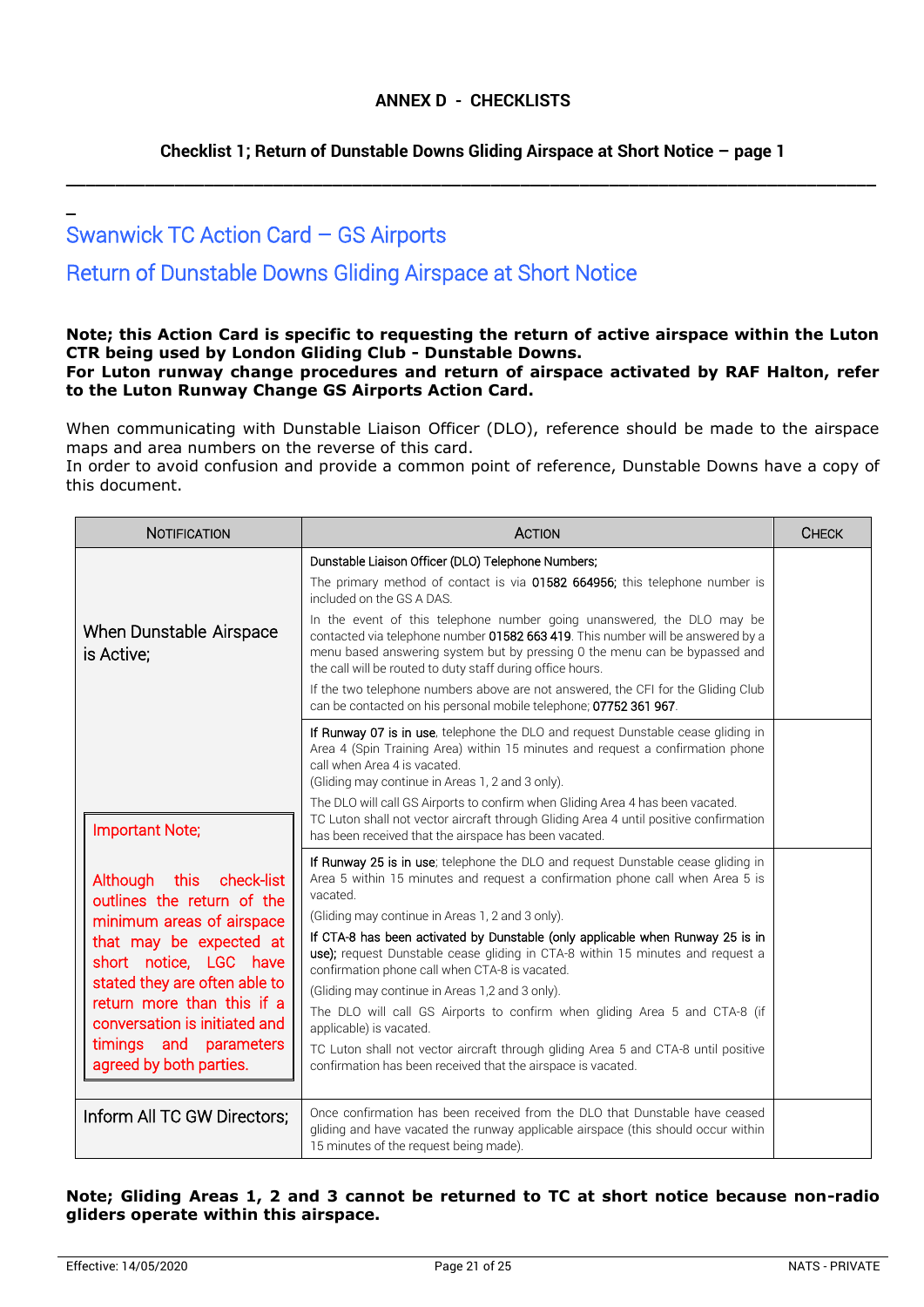**\_\_\_\_\_\_\_\_\_\_\_\_\_\_\_\_\_\_\_\_\_\_\_\_\_\_\_\_\_\_\_\_\_\_\_\_\_\_\_\_\_\_\_\_\_\_\_\_\_\_\_\_\_\_\_\_\_\_\_\_\_\_\_\_\_\_\_\_\_\_\_\_\_\_\_\_\_\_\_\_\_\_\_\_\_\_\_\_\_\_\_\_\_\_\_\_\_\_\_\_\_\_\_\_\_\_**



**Runway 07 Airspace; Areas 1, 2, 3 and 4 (Spin Training Area)**

**Runway 25 Airspace; Areas 1 and 5**



**Runway 25 Airspace; CTA-8**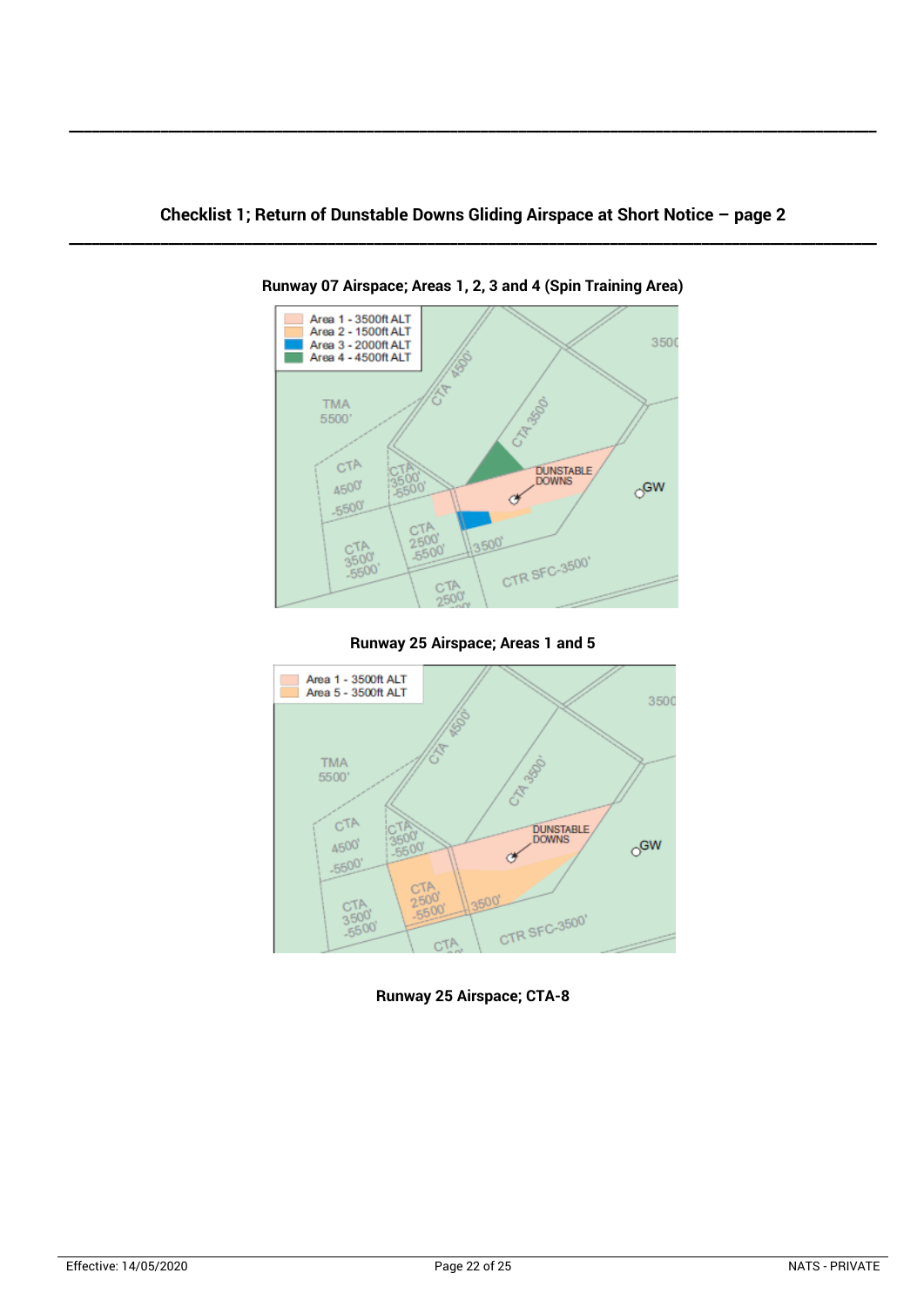

#### **Checklist 2; GS Airports Luton Runway Change**

**\_\_\_\_\_\_\_\_\_\_\_\_\_\_\_\_\_\_\_\_\_\_\_\_\_\_\_\_\_\_\_\_\_\_\_\_\_\_\_\_\_\_\_\_\_\_\_\_\_\_\_\_\_\_\_\_\_\_\_\_\_\_\_\_\_\_\_\_\_\_\_\_\_\_\_\_\_\_\_\_\_\_\_\_\_\_\_\_\_\_\_\_\_\_\_\_\_\_\_\_\_\_\_\_\_\_**

# **\_\_\_\_\_\_\_\_\_\_\_\_\_\_\_\_\_\_\_\_\_\_\_\_\_\_\_\_\_\_\_\_\_\_\_\_\_\_\_\_\_\_\_\_\_\_\_\_\_\_\_\_\_\_\_\_\_\_\_\_\_\_\_\_\_\_\_\_\_\_\_\_\_\_\_\_\_\_\_\_\_\_\_\_\_\_\_\_\_\_\_\_\_\_\_\_\_\_\_\_\_\_\_\_\_\_** Swanwick TC Action Card – GS Airports

# Luton Runway Change

Note; for return of active airspace at short notice, see Swanwick TC Action Card – GS Airports – Return of Dunstable Downs Gliding Airspace at Short Notice.

| NOTIFICATION                     | <b>ACTION</b>                                                                                                                                                                                                                                                                                                                                                                                                                                           | <b>CHECK</b> |
|----------------------------------|---------------------------------------------------------------------------------------------------------------------------------------------------------------------------------------------------------------------------------------------------------------------------------------------------------------------------------------------------------------------------------------------------------------------------------------------------------|--------------|
| Inform All TC GW Directors;      | Time of change and new runway in use.                                                                                                                                                                                                                                                                                                                                                                                                                   |              |
| If Dunstable Airspace is active; | If the new runway will be Runway 07, notify Dunstable accordingly and confirm<br>that operations may continue in Dunstable 07 Airspace With The Exception Of<br>Gliding Area 4 (Spin Training Area); (see Note below), and request a confirmation<br>phone call when transfer between areas is complete.<br>(Note: Gliding Area 4 (Spin Training Area) should be activated as soon as the runway<br>change is <b>completed</b> and Runway 07 is in use) |              |
|                                  | If CTA-8 is active and the new runway will be Runway 07, notify Dunstable<br>accordingly and confirm that All Aircraft Must Vacate CTA-8 and request a<br>confirmation phone call when the area has been vacated                                                                                                                                                                                                                                        |              |
|                                  | If the new Runway will be Runway 25, notify Dunstable accordingly.<br>Dunstable shall be requested to vacate Gliding Area 4 (Spin Training Area) within<br>15 mins. Dunstable traffic may remain within Gliding Areas 1, 2 and 3 only.                                                                                                                                                                                                                  |              |
|                                  | Dunstable liaison officer (DLO) will call GS Airports to confirm when Gliding Area 4<br>is vacated. TC Luton shall not vector aircraft through Gliding Area 4 (Spin Training<br>Area) until positive confirmation has been received that the airspace is vacated.                                                                                                                                                                                       |              |
|                                  | Once the runway change is complete, GS Airports will telephone the DLO to<br>permit Dunstable use of the Runway 25 Airspace Area 5, and CTA-8 if requested.                                                                                                                                                                                                                                                                                             |              |
|                                  | DLO telephone numbers:                                                                                                                                                                                                                                                                                                                                                                                                                                  |              |
|                                  | Primary method of contact is via 01582 664956; this telephone number is included on the GS A<br>DAS.                                                                                                                                                                                                                                                                                                                                                    |              |
|                                  | In the event this mobile telephone is unserviceable, the DLO will be available via telephone number<br>01582 663419. This number will be answered by a menu based answering system but by pressing<br>0 the menu can be bypassed and the call will be routed to duty staff during office hours.                                                                                                                                                         |              |
|                                  | If the two telephone numbers above are not answered, the Manager & CFI for the Gliding Club can<br>be contacted on their personal mobile telephone; 07752 361 967.                                                                                                                                                                                                                                                                                      |              |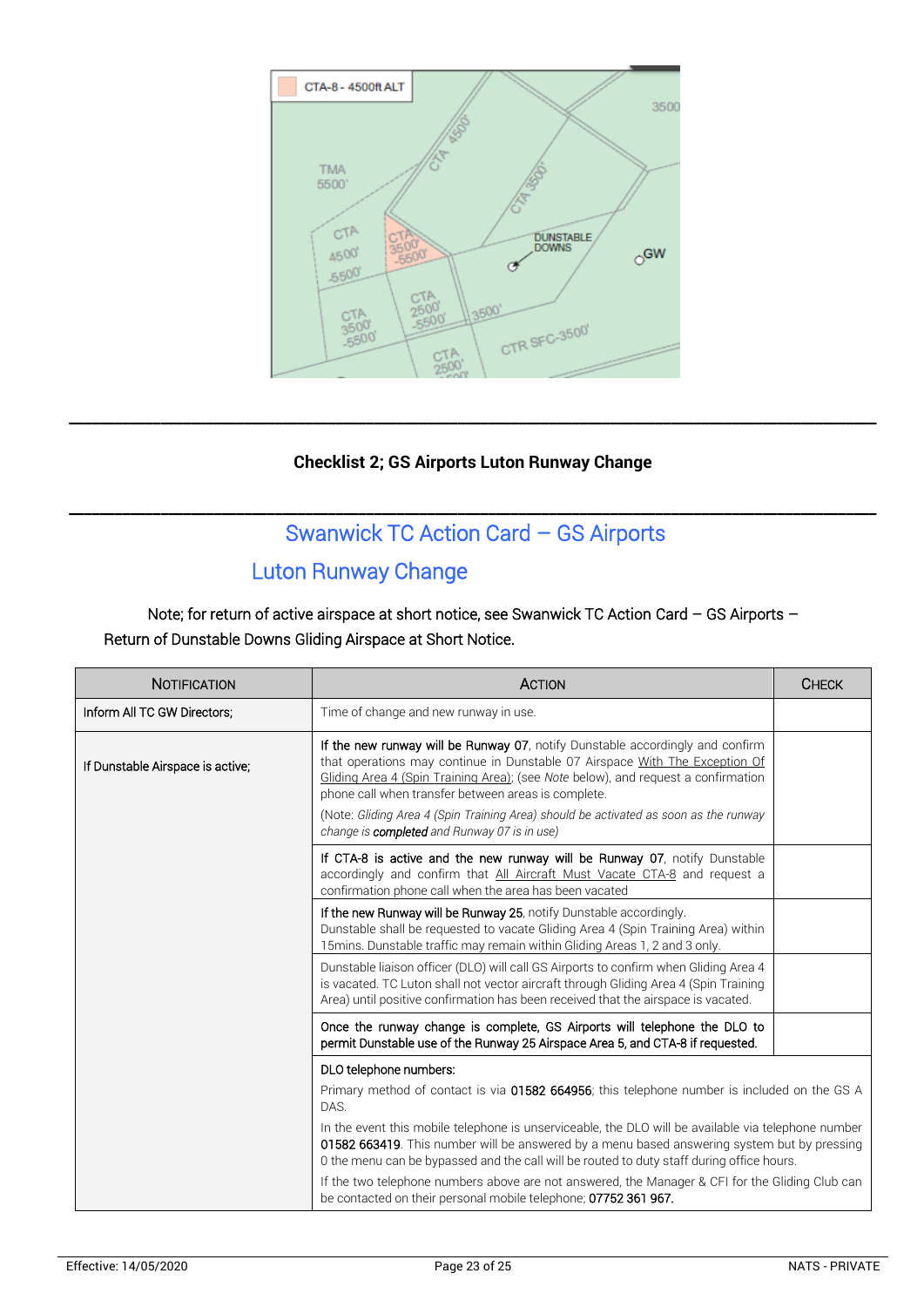| If Airspace has been activated by RAF<br>Halton (Runway 25 Only);                              | If the new runway will be Runway 07, notify RAF Halton Duty Instructor<br>accordingly and request that all aircraft are to vacate activated airspace and<br>request a confirmation phone call when the airspace has been vacated. |  |
|------------------------------------------------------------------------------------------------|-----------------------------------------------------------------------------------------------------------------------------------------------------------------------------------------------------------------------------------|--|
| Inform TC North Controllers:                                                                   | Time of change and new runway in use.                                                                                                                                                                                             |  |
| Inform TC GS South / GS Midlands:                                                              | Time of change and new runway in use.                                                                                                                                                                                             |  |
| Inform TC SWA;                                                                                 | Time of change and new runway in use.                                                                                                                                                                                             |  |
| Inform SERVICE MANAGER;                                                                        | Service Manager is required to enter runway change into NODE-L                                                                                                                                                                    |  |
| Advise TC GW Directors as soon as<br>available;                                                | Confirmation and status of ILS on new Runway in use.                                                                                                                                                                              |  |
| Actions to be taken by GS Airports after runway change:                                        |                                                                                                                                                                                                                                   |  |
| Ensure correct runway is displayed on nSIS - If not, inform SWA.                               |                                                                                                                                                                                                                                   |  |
| Ensure correct runway and ILS Category is displayed on $n$ SIS $-$ If not, inform Luton Tower. |                                                                                                                                                                                                                                   |  |
| Advise TC SS and coordinate use of the Buffer Zone.                                            |                                                                                                                                                                                                                                   |  |
| Ensure correct Buffer Zone is selected on NODE-L by TC SS and TC GW.                           |                                                                                                                                                                                                                                   |  |
| Ensure correct landing runway is selected on EAT PC.                                           |                                                                                                                                                                                                                                   |  |

**\_\_\_\_\_\_\_\_\_\_\_\_\_\_\_\_\_\_\_\_\_\_\_\_\_\_\_\_\_\_\_\_\_\_\_\_\_\_\_\_\_\_\_\_\_\_\_\_\_\_\_\_\_\_\_\_\_\_\_\_\_\_\_\_\_\_\_\_\_\_\_\_\_\_\_\_\_\_\_\_\_\_\_\_\_\_\_\_\_\_\_\_\_\_\_\_\_\_\_\_\_\_\_\_\_\_**

| <b>Section</b>           | <b>Effective Date</b> |
|--------------------------|-----------------------|
| <b>Front Part</b>        | 14/05/2020            |
| Appendix (if applicable) | 14/05/2020            |
| Annex A                  | 14/05/2020            |
| Annex B                  | 14/05/2020            |
| Annex C                  | 14/05/2020            |
| Annex D                  | 14/05/2020            |